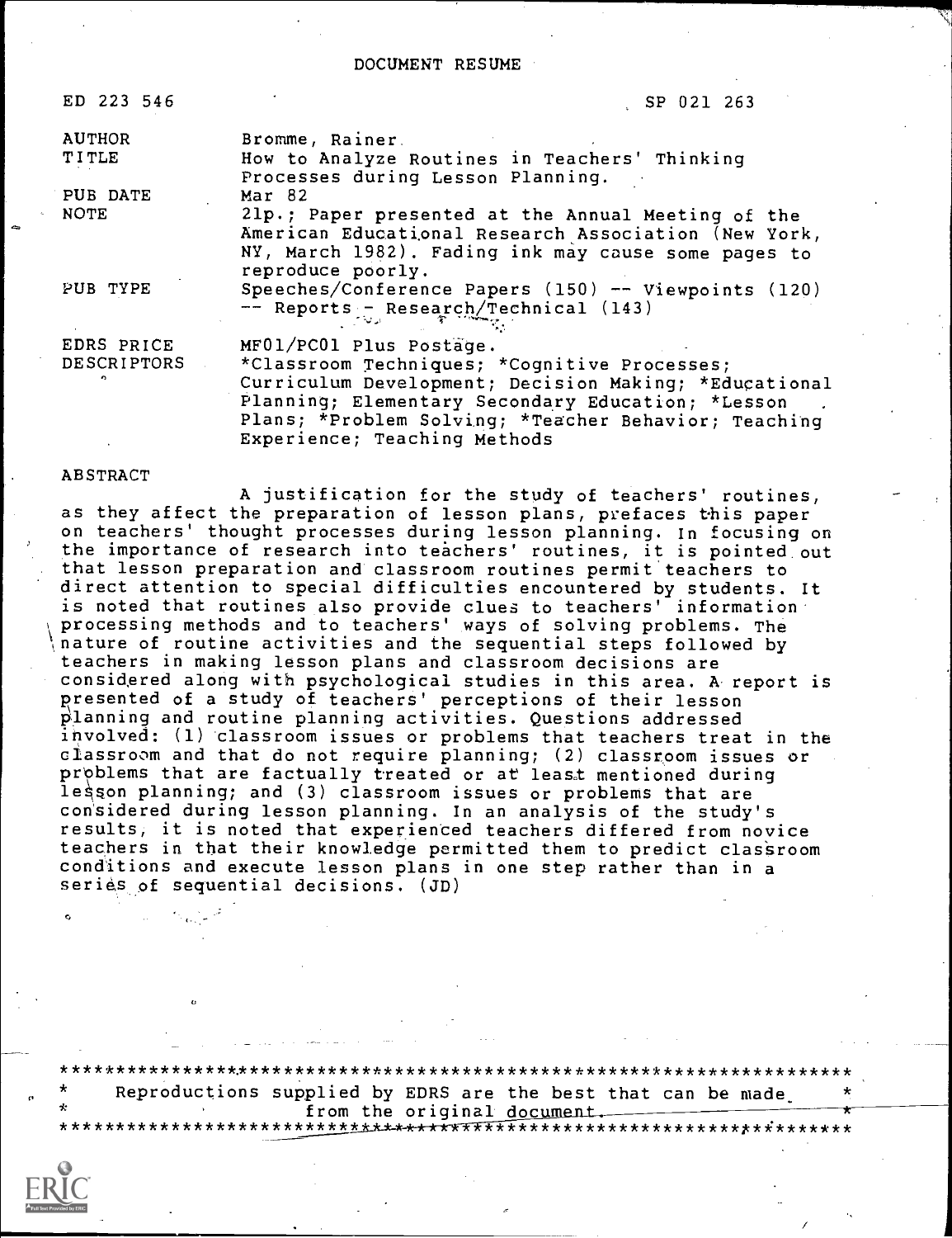### HOW TO ANALYZE ROUTINES IN TEACHERS'THINKING

F

PROCESSES DURING LESSON PLANNING

b

D22354

لساليا

 $\mathsf{M}$ 

021/26

Rainer Bromme

University of Bielefeld Institut für Didaktik der Mathematik D-4800 Bielefeld

Fed. Rep. of Germany

Paper presented at the Annual Meeting of the American Educational Research Association in New York City, March 1982

Symposium: Teacher cognitions: Research and theory from  $multiple-perspectives$  (Chair  $\ldots$ J. Greeno).

پر

| "PERMISSION TO REPRODUCE THIS |  |
|-------------------------------|--|
| MATERIAL HAS BEEN GRANTED BY  |  |

MATERIAL HAS BEEN GRANTED BY<br><u>- Rainer Bromme</u>

TO THE EDUCATIONAL RESOURCES INFORMATION CENTER (ERIC).<sup>4</sup>

U.S. DEPARTMENT OF EDUCATION NATIONAL INSTITUTE OF EDUCATION EDUCATIONAL RESOURCES INFORMATION CENTER IERICI This document has been reproduced as

received from the person or organization originating it. Minor changes have been made to Improve

reproduction quality

. Points of view or opinions stated in this docu ment do not necessarily represent official NIE position or policy.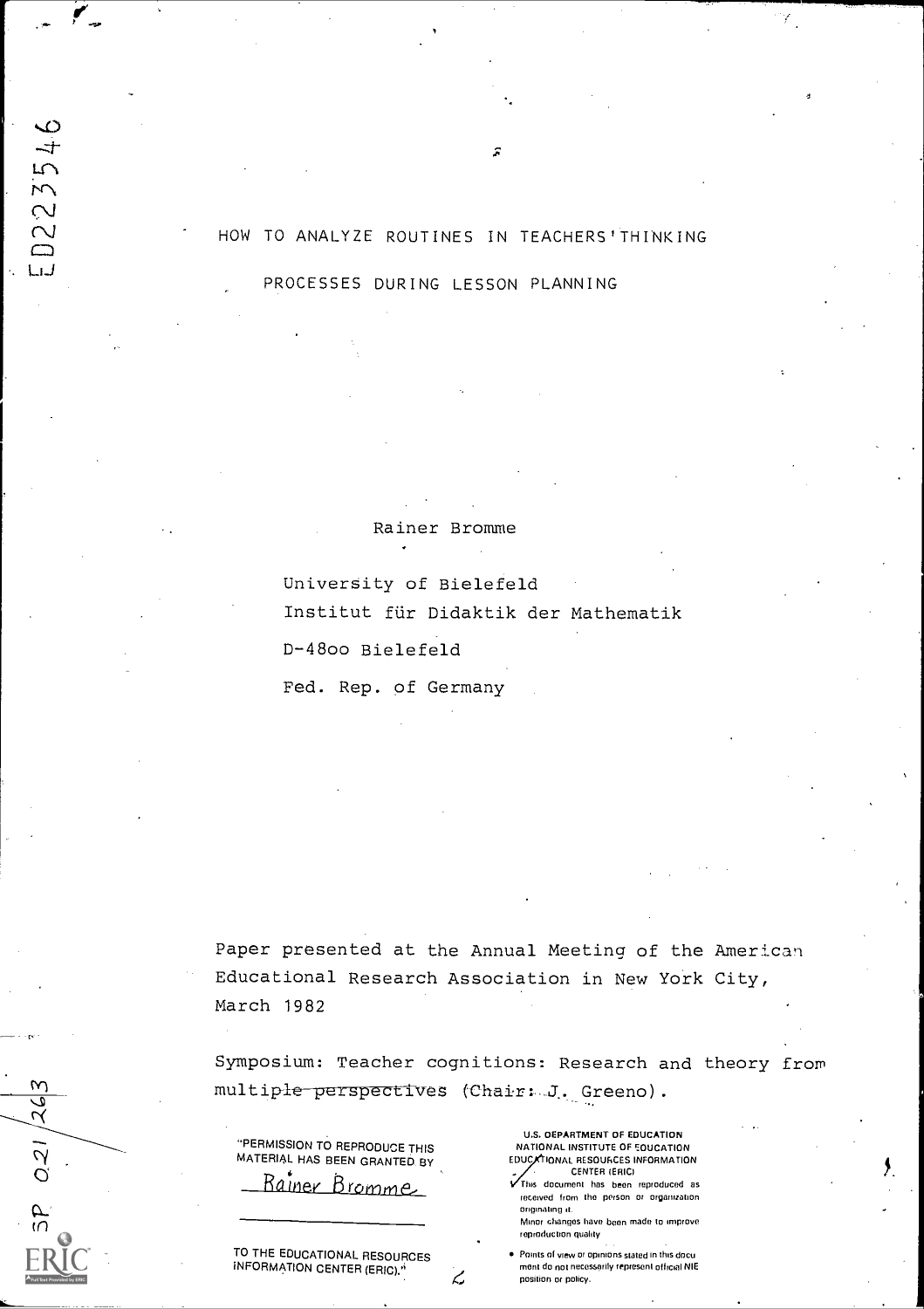How to Analyze, Routines in Teachers' Thinking Processes During Lesson Planning

Rainer Bromme, Bielefeld University

1. Why investigate routines?

The following describes "routines" in teacher activity, and the problems of investigating them empirically. Also ustudy on routines in teacher planning is presented.

As an introduction, there is a survey as to the aspects under which studying routines can be of interest at all.

- "Routines" are an important object of research, because they are of practical importance for teaching and teaCher education, and because they have hitherto been sparsely treated in research on teachers' information processing and instructional behaviour.
- Routines in lesson preparing and in the classroom are apt to reduce<br>the cognitive effort required of the teacher. They permit him to durect his attention to special difficulties or to conscious improvement of his teaching. This is an idea already apparent in models 'about the development of teachers competence (Fuller 1979). Insofar, they are a prerequisite for all innovations of the school system which use teacher activity as their starting point (this aspect is the most frequently named in the rather 3purious literature).
- Classroom routines increase the stability of teacher behaviour and thus its predictability for the student (Clark & Yinger 1980). The predictability of teacher behaviour, again, belongs to the variables which influence (in an intermediate way by means of student behaviour variables such as active use of learning time) the academic improvement of students.
- But teacher routines can also have negative effects; this also raises the question of whether they can be changed, and how (see Hoetker & Ahlbrand 1969);
- "ROutines" are an important object of teacher education. In recent years, there have been rather positive opinions on routines in textbooks on teacher education in West Germany (see Grell & Grell 1979, Meyer 1980, Bromme & Seeger 1979).

There are practical reasons in favour of empirical and theoretical research on routines. Besides, routines are an interesting object for the fundamental research of cognitive psychology which studies problem solving in the case of complex problems, whilst, in doing so, tries to. describe the differences between novices and experts. Routines are the very characteristic of the performances studied (for example in chess playinej, computer programming, solving physical or geometrical problems etc.) which permits to distinguish between novices and experts.

17t. Finally, routines are an important object of the research en information processing of teachers, as the hitherto existent data on pre-instructional as well as on instructional information processing of teachers that these processes do not take place as merely shows conscious problem solving with rational choices of behavioral

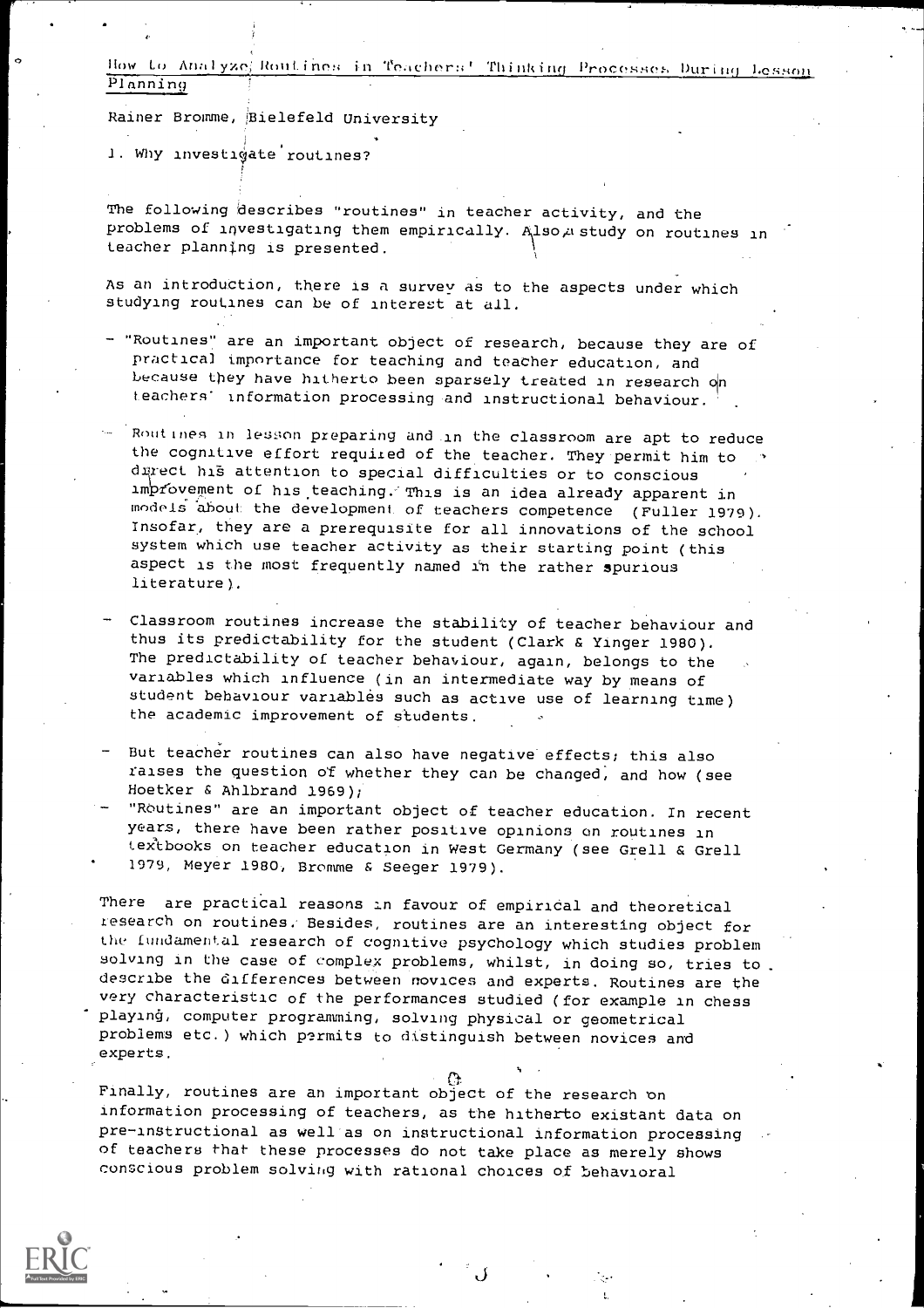alternatives. A fact which requires that the theoretical conceptualization of "teaching as problem solving" must be modified in order to do justice to the importance of routines in theory development as well.

We shall now give a brief description of a study (Bromme 1981) concerned with the question as to how far thinking in daily lesson planning can be characterized as problem solving, and to what extent the description must draw on other concepts than those of the problem solving approach.

2. Problem Solving in Lesson Planning: Some Results of a Study Using the Thinking Aloud Method.

The study's starting point was the assumption that running a routine vs. problem solving were the two alternative modes of coping with a demand on the information proressing system. The empirical question now was, which components (parts) of the lesson planning process "run" in.which mode. Newell and Simon (1972) have shown strategies of problem solving by means of the General Problem Solver model, which consists of steps by which the data base of the problem solving system will be transformed from one state into the next one. These steps described by Newell and Simon and their successors (and which are the components of strategies of the GPS system like working forward and working backward), are similar to the basic steps of problem solving already described by J. Dewey: establishing the initial conditions, identifying the problem dilemma or the difference between starting point and goal, producing hypotheses, selecting hypotheses, etc..

Our own hypothesis now, was: if lesson planning is done in the mode of problem solving, a comparable sequence of those steps ought to be identifiable. In order to ascertain this, the daily lesson preparing (1) of.14 mathematics teachers was recorded once per teacher with the thinking aloud method, and transcribed. These protocols were then dissected into units approximately corresponding to a phrase each. Each of these units was then coded several times, i.e. with a system of content analysis, a system used to examine implicit relations between the units, and a so-called basic coding. These basir categories are of interest here, as they had been formulated according to the elementary steps of the problem-solving process which we have mentioned above:

1. Stating an issue,

 $\Gamma$ ong.

2. naming a question, a difficulty to be overcome,

- 3. hypotheses, alternative solutions,
- 4. solution/ selecting an alternative',

5. expecting/ anticipating a result.

This basic coding was carried out by two coders, and the distribution of categories across the course taken by lesson planning wae established'. Besides, the planning steps have been described by using a simple Markov model. The transition probability of one step to the next was calculated in order to establish the sequential dependency of rertain steps occurring. In order to check our hypothesis, a sequence of steps expected for problem solving (taken from a study on problem nolving in proving logical, theorems, see Luer 1973) was compared to the empirically established one. On the basis of transition probabilities of the third order, that is of step sequences having at least three elements, the cautious estimate is that only 3 percent of the course taken by planning corresponds to the pattern of problem

-2-

4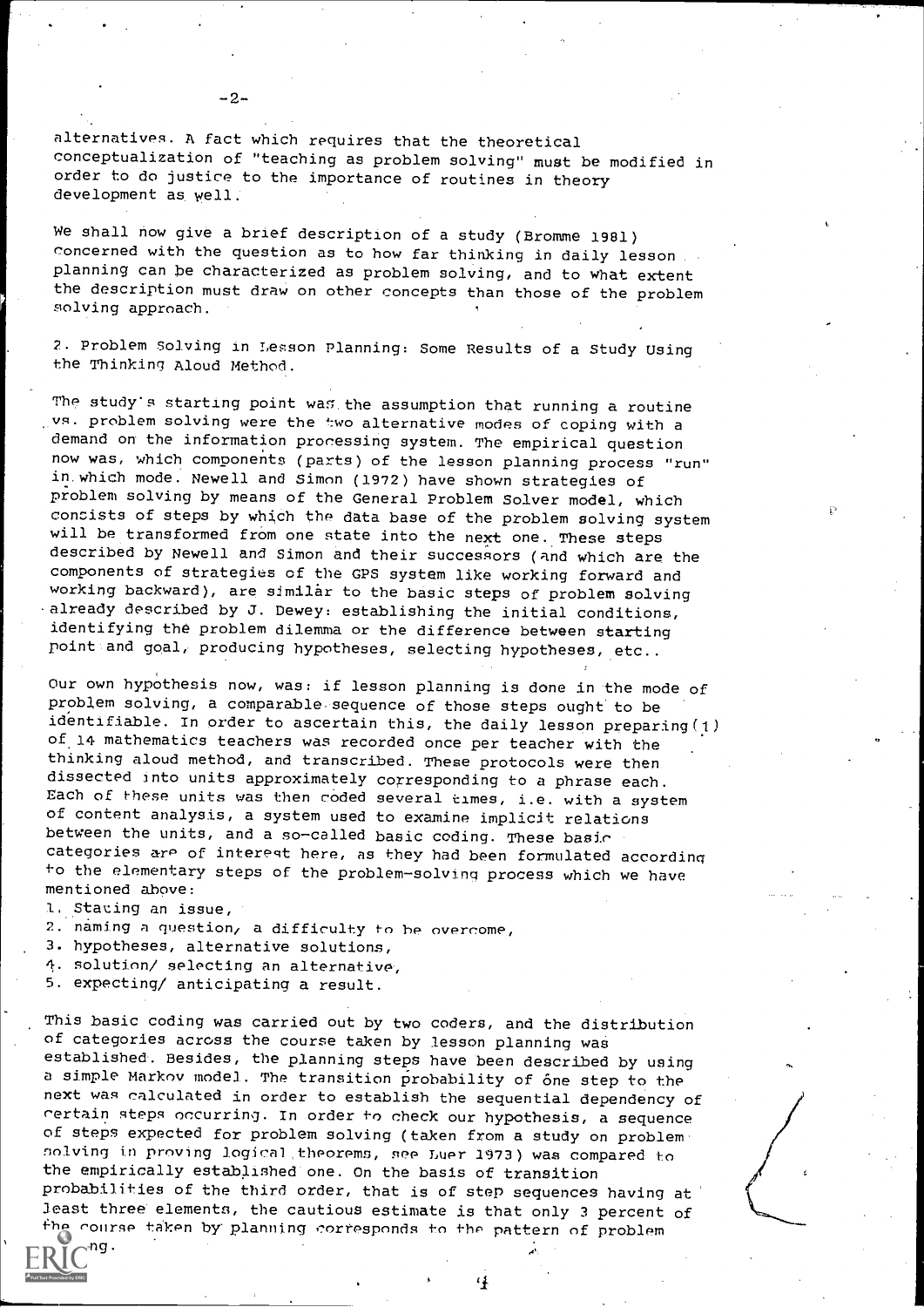Planning, to a large part, takes place by collecting information about the conditions given in the lesson, and as deciding on certain steps to be taken by the teacher without deliberating options- This is also evident from the distribution of the frequencies with which the above mentioned steps of problem solving occur (see table 1).

This, however, does not mean that planning has to be considered merely as "running " a fixed program. Indeed, a total of 10 percent of all units were coded as "naming a question/ a difficulty to be overcome" (see table 1). The transition, however, from such a mentioned problem to decisions is immediateand abrupt.

It is interesting that there is a statistically significant positive relation between the professional experience of teachers and the amount of statements made about the conditions prevailing for the lesson (Spearman rank correlation) =  $.5$  (sign 5%), and there is an Inverse relationship between professional experience and the frequency with which other options were taken into account. This indicates that the preference shown for statements about given facts of the classroom, world and immediate transition to decisions about what has to take place in the classroom may be interpreted as characteristics of routinization. It ist, not appropriate to enter into this at any length here. It shows, however, that the teacher, on the one hand, perceives some degree of freedom for his decisions in lesson preparing, but that these decisions will result directly from considering the situation given. In this sense, we can speak - with some exceptions - of a routinized process. This is true as well, even if the entire course taken by planning is considered instead of just analyzing the local sequence characteristics by means of a Markov analysis. (This is of further'interest because the prescriptive model of teacher education in the German Federal Republic rather corresponds to the problem solving idea. Accordingly, it would be necessary to comprehensively analyze the conditions of the lesson, consider the options, and then make decisions: In-fact, however, there is a sequence of decisions which mostly refer to mathematical tasks for pupils, and to their selection. Decisions are made by selecting these tasks, and they refer to them. Hence, there are no individual, separate stages of analyzing curriculum, student characteristics, and previous knowledge etc., but these questions are decided, respectively, by selecting tasks and by anticipating their treatment in the classroom.)

These results strongly correspond to those reported by Clark & Yinger (1979, 3980) and Shavelson & Stern (1981). The concept of "task", however, has a more restricted meaning: it refers mainly to the mathematical task selected by the teacher, this decision of selection being a process within which the other aspects are considered as well. From this, we draw the conclusion that the problem of the logical structure of the curriculum, and the resulting degrees of freedom to organize student activities, plays an important part in teachers. thenking, and that, consequently, real attention must be given to the effects this subject matter structure has on the thinking process.

### 3, On the Procedural Description of Routines

:Plie intention of this section is to define the concept of "routines" more precisely. A distinction must be  $\cdot$  .de between routines in planning; and routines in' the classroom. Lesson planning can be done in a routinized way, i.e. routines will be part of lesson planning in rase the,teacher rapidly generates-mathematiCal tasks referring to the

Ð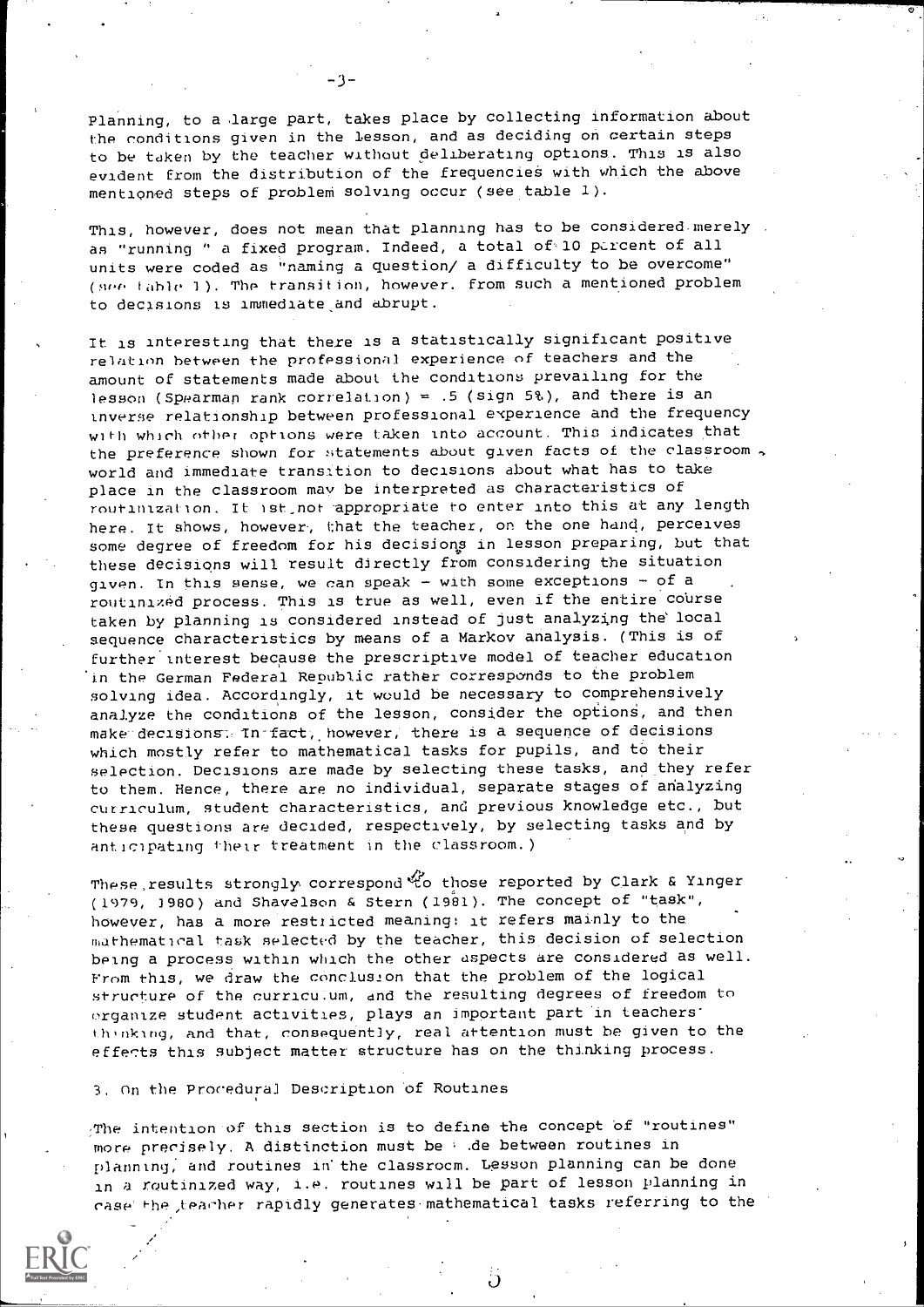subject matter "intuitively", or selects them from mathematical textbooks.

 $-4-$ 

The teacher's classroom routines, however, are of importance for planning as well, insofar as they represent an object of planning. They will-be an object of planning, for instance, if the teacher, in lesson preparing, merely notes "discuss homework", and relies on his hillify to generate the necessary behaviour. in the classroom, (Yinger, 197Ci, iras distinguished such "teaching routines" which combine, respectively, a complex bundle of the teacher's classroom behaviour.)

hes,des the distinction between planning routines and classroom routines, a further distinction according to the mode of description is required: routines can be described with regard to their purpdse resp. to the objective to be attained, and they can be described as a process, as a component of behaviour or thinking. In the following, describing the purpose, and hence the content of routines, will be called the declarative mode of description, and describing the behaviour and thinking components belonging to routines will be called the procedural one.

The majority of, "routines" in connection with lesson planning is described in the.declarative mode, i.e. their effect and content are described. Yinger's (1979, 1980) description of teaching routines is deciarative one, content analyses of planning notes or thinking aloud protocols Will also yield a declarative description of planning routines. For a declarative description, the researcher will mainly require educational/ pedagogical concepts. As opposed to that, the concepts required by a procedural description will be mainly prychological. Research into teacher cognitions, however, up to now, has yielded rather more declarative than procedural descriptions.

An important problem of procedural description is the question which modifications will result from the idea of the "teacher as a problem solver". Yinger (1978) for instance, uses results obtained from studying the design process of architects, artists, etc, for a procedural description of thinking while planning, and we have propned to draw on concepts taken from psychological research on understanding of texts (Bromme 1981a).

There are, consequently, the following specifications of the concept of routines:.

|          | procedural<br>description | declarative<br>description |
|----------|---------------------------|----------------------------|
| routines |                           | в                          |

teaching routines

planning

It follows from the above, that A and B are important for studying planning routines, as well as D, as teaching routines can well be the beast of is of interest if the effect of planning on teaching is to be studied - an issue which will be omitted here.

Fspecially the procedural description of routines is difficult; this  $\bullet$  ams to be the reason why declarative descriptions of the content and  $\mathbb{R}$   $\mathbb{C}$  tect of routines prevail in the field of research on teacher  $\Box$  jnitions. Procedural description of routines in lesson planning,

b

D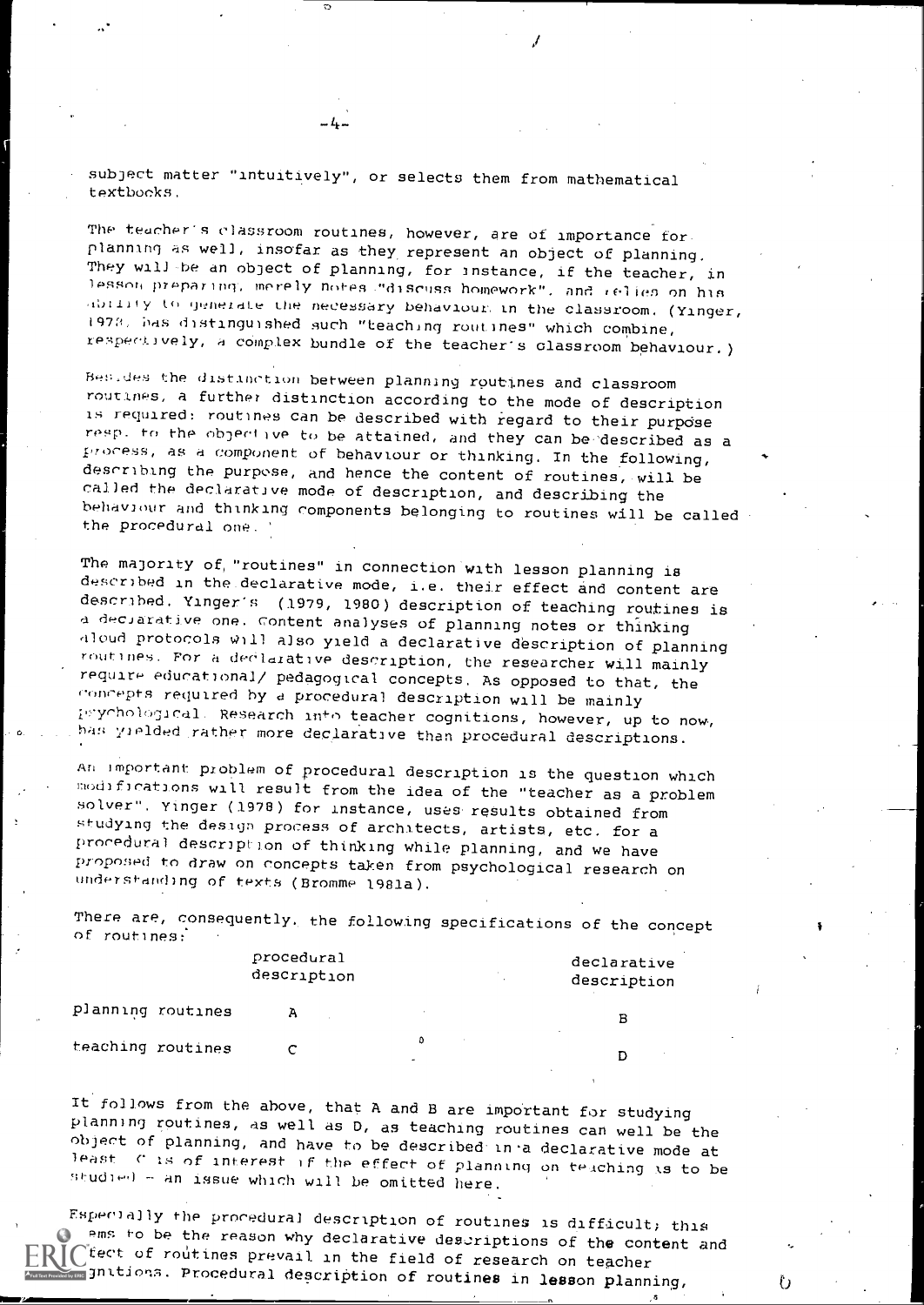however, is made difficult by the fact that psychological theory about routines is mainly developed on the basis of adtivities having a strong behavioral motor component, or on the basis of rather simple and basic perceptual processes in search-detection-tasks such as those used hy schneider & Shiffrin (1977).

As the focus of psychological research on routines resp. automatised behaviour is mostly on rather.simple behaviour (the research problems obviously being difficult enough), use of the "routine' concept is mote based on experience with automatisms found in everyday life. This seems to be true for cognitive psychology as well. Cf.,  $\overrightarrow{f}$  instance, Simon (1979, 388): "Everyday experience has suggested another idea to modelers of the cognitve system. Processes continue to speed\up gradually over long periods with practice. At the same time, they come to require much less conscious attention and become less accessible to consciou8 awareness (...)" (italics by us).

A psychological, procedural description of routinized activities supposes at least two processing levels: a control level and an executing level. Routinization assures that executive steps can be made without control by "higher" levels. Driving a car, for instance, .is considered a paradigmatic example of routinized activity, or one in which a host of information must be processed and in part transformed into the drivet's motor behaviour without conscious control.

Both in the designs of psychological research into routines of the kind mentioned above, and in everyday conceptions of routinized activities, the executive steps thus consist of simple detection or search processes, or of motor behaviour. This is a significant difference to the executive steps in lesson preparing, in which symbolically codified, abstract semantical information must be processed. Thus, for instance, the teacher reads his/ her own notes, looks things up in textbooks in order to select mathematical tasks, and he/ she has to integrate the so-called semantic knowledge into' his/her teaching experience, his/ her so-called episodic knowledge.

This processed information concerns, for Instance, the subject matter structure (mathematical proofs, grammatical rules, etc.), marks given for student performance, test results, etc.,-that is, Information which is rather abstract, and codified by means of linguistic and mathematical symbols.

The processing of such information has been studied primarily in the field of psychological research on text understanding and on problem solving within semantically rich domains. This latter field of research also includes several studies on the differences especially within this problem-solving approach. Differences between novices-and experts performances are reported in (Larkin et al(1980), and Chi et al(1981).

Most of these studies are concerned with modelling problem solving during work on physics and mathematics tasks taken from high-school textbooks. Of course, such approaches and results cannot be immediately transferred to our problem of teacher routines. (The problems of such transfers to the research on teacher cognitions will not be discussed here, just as a systematical survey of results on expert performances in problem solving will not be dealt with, due to lack of space).

As the executive steps studied in this approach are rather more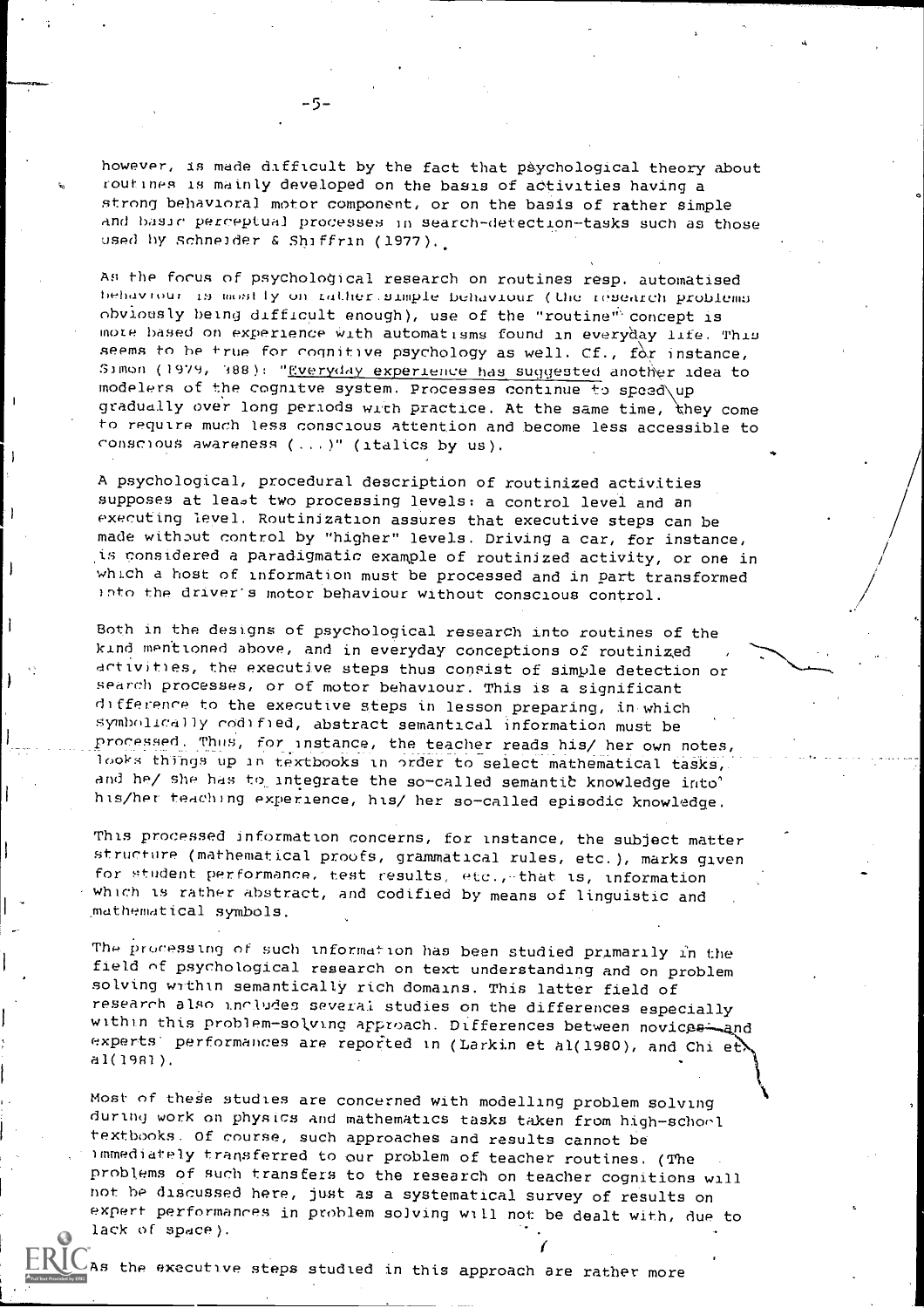similar to the routines in planning than the activities mentioned above (I P. driving a reir, the question is, which consequences in favour of a procedural description of the planning routines will result from these studies.

Two of the results of these studies are of particular interest for studying teachers<sup>1</sup> planning routines:

Problem-solving by experts tends to be done more in a forward-working style, while novices tend to focus on the unknown variable sought, a fact which confers a more backward-going character to their search. This conancides with the results on thinking while, lesson preparing. Several authors have reported that the teacher s objectives apparently do not play as important a role as assigned to them in prescriptive models of teacher planning (cf. Yinger, 1978, Morine 1976, ). This fits in with the forward working style in the problem-solving of experts. Both, of course, are not cases of an unstructured activity. Rather, there is, in physics experts as well as in teachers, a structure of knowledge which can be activated by a few cues and which leads to a conceptualization of the open questions resp. planning dilemmas. Thus relative neglect of objectives could possibly be interpreted as the result of a forward strategy within which a focus on goals or objectives would not be functional.

Experts, as opposed to novices, have more field-specific knowledge on the conditions of application of the relevant rules, principles $\hat{x}$ elc., at their disposal than novices. The knowledge about the conditions of application is integrated with the relevant rules in such a way, as to assure that those elements of the problem situations will be perceived, for which the expert possesses the knowledge required for further treatment:. Then, a few cues from the problem situation will suffice to activate the very knowledge required for further search within the problem space.

Roughly speaking, the basic idea of this approach worth noting, siys that experts have an integrated knowledge in which knowledge about the conditions of applying rules and the rules themselves are linked, a fact permitting a rather rapid speed in solving tasks.

It is important to see that psychological models of the organization of knowledge are developed for a procedural description of experts' routines within this research approach.

This is a significant difference as compared to the items about routiney which have been developed within research approaches about automatized processes or to the everyday life conceptions of routines mentioned above. Whale these approaches stress the Independence of the executive steps from the control level, which reduces the cognitive load and thus permits higher speeds, the problem-solving approach tends to consider the reduction of cognitive load as due to an appropriate organization of knowledge (which,is simulated as production system). Of course, there is no genuine contradiction between the two approaches in the sense of alternative or competing hypotheses (as the problem of control structures and of organization<br>of knowledge must be solved within the two approaches, and is, in fact, solved in the instance of simulating by means of computer programs). The transfer of such ideas to our field of application, .110wever, requires that such differences be made evident, as they will lead to recommendations with regard to "dlrections of search" for the



 $\overline{O}$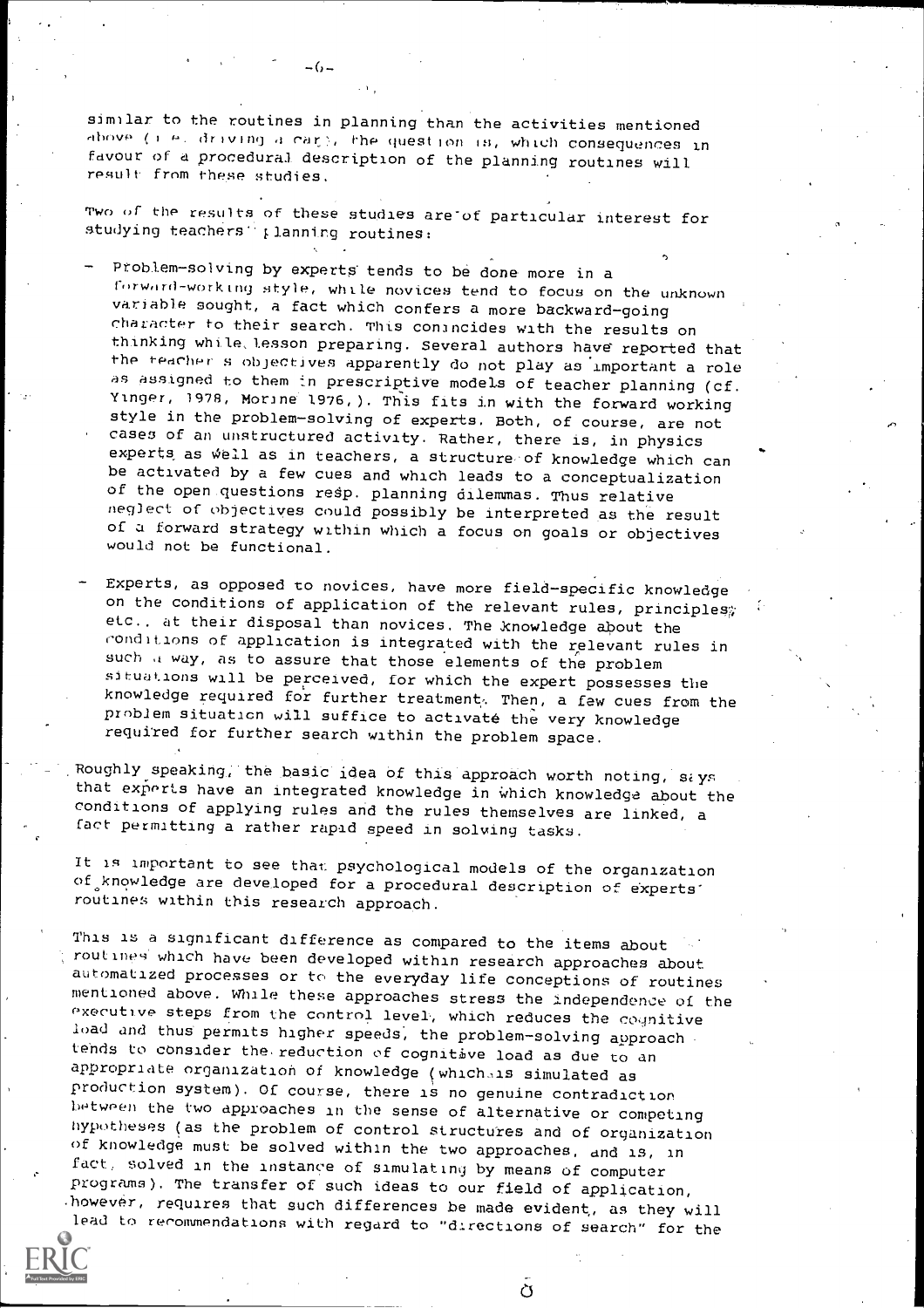effort to achieve a procedural description of planning routines, to indications as to which ideas of cognitive psychology can be used<br>here.

The recommendation for further research into teacher routines thus,<br>is, that it should focus on describing the organization of knowledge<br>in memory (short-term, and long-term memory) empirically and theoretically. (The concept of "routine" may not be so well suited at<br>all, as it first of all implies the absence of conscious control. The<br>concept of "rognitive skills" might be more appropriate, c.f. Anderson<br>1981).

# 4. The Accessibility of Knowledge Used'in Routines

In the psychological research on memory, on text understanding, as<br>well as in the ethnomethodological approach in sociology, there is a<br>fundamental distinction between the knowledge situated in the focus of<br>a reader's, pro

Various studies yield the following picture; the focus is on decisions<br>on tasks, on students' and teachers' classroom activities which must<br>be adapted to available materials, to the subject matter to be taught,<br>and to the

At the same time, there are frames or conditions of these planning<br>issues which are in the focus of the teacher's awareness. These<br>conditions are, for example: the decision about the curriculum which results from the teacher's or school's planning for the year or term,<br>the global goals of schooling teachers (including their basic<br>philosophy as to the meaning of school etc.), the teachers repertoire<br>of classroom routine

It is mainly due to this focus vs. frame problem that Shavelson & Stern (1981), amongst others, speak of scripts and schemata in connection with planning and teaching routines.

Now the distinction between explict, conscious knowledge in the foreground and knowledge describing the frame or context of such foreground knowledge is a fundamental idea developed by the constructivistic theories of memo "script", however, which is widely used as an elaboration of this<br>idea, only names the problem, but does not yet provide a procedural<br>description of planning routines.

Above all, this also raises a difficult methodological problem:<br>background knowledge can, in part, only be explained by means of<br>deliberate questioning. On the other hand, such deliberate questioning<br>could lead to the elab

Ĵ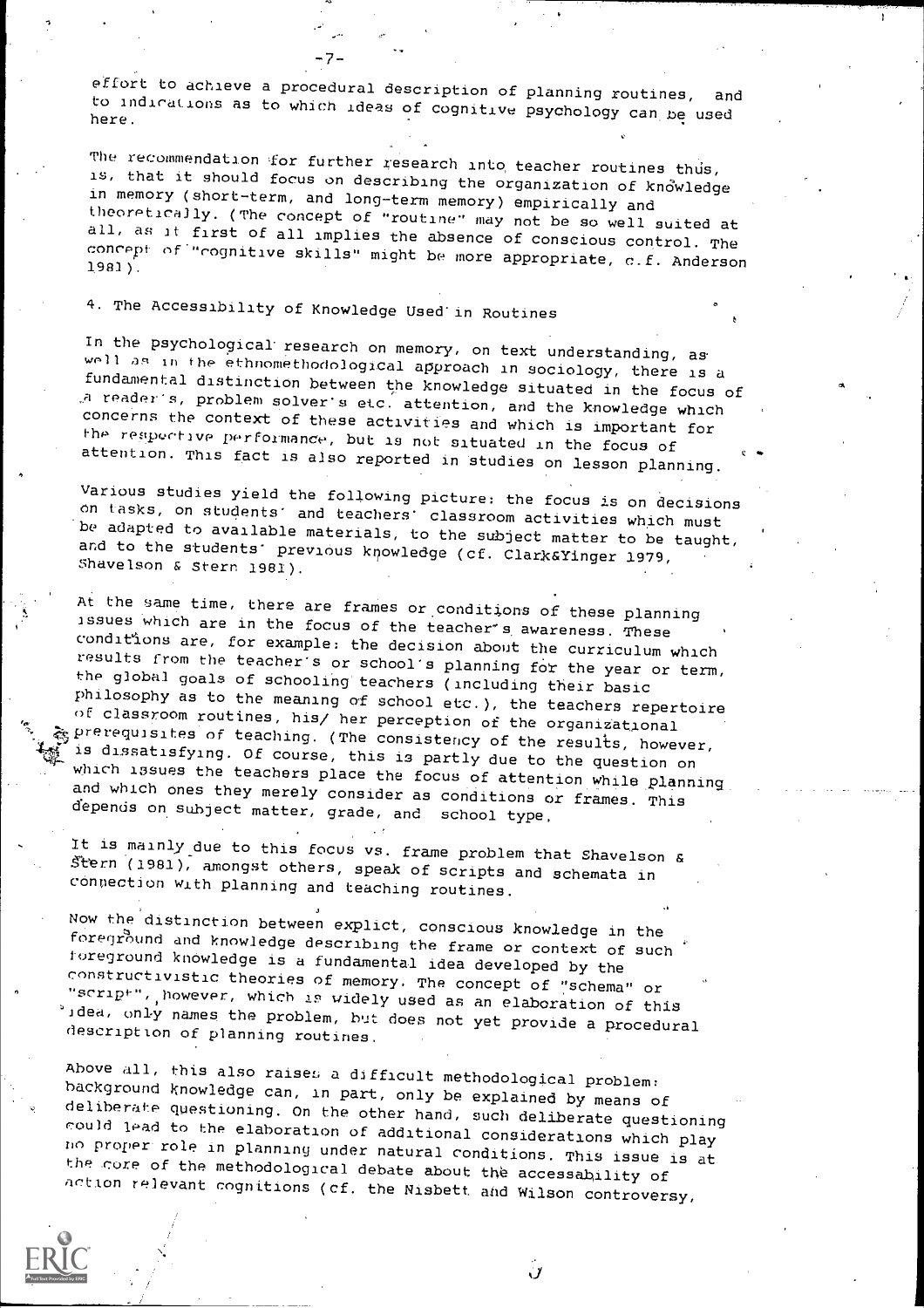e.g. its review in Ericsson & Simon 1980, or in Huber & Mandel 1980).

How ran it be assured that the data gathered about thinking does concern the knowledge really relevant for planning decisions?

It is certainly of importance that rather weak methods of data collection are used, such as the thinking aloud method, semi-structured interviews, etc., as the conceptualizations chosen by the teacher for his considerations permits inferences onimplicit consideration of framing Oonditions. Methods have therefore been developed especially in the field of psycholinguistic research, cf. e.4. Tannen, 1979).

The methods of collecting data shall not be treated in detail here; the above mentioned contributions to the Nisbett & Wilson controversy contain many indications to that topic.

- Furthermore, it is important not to concentrate only on cognitions and verbal data, but to link these data about teacher cognitions to a theoretical and  $-$  if possible  $-$  even empirical analysis of the professiOnal demands the teachers have to cope with. In other words: if the information processing to be studied occurs both conceptually driven and data-driven - a fact which evidently results from the perspective of constructivist theories of memory the analysis of knowledge organization will only be possible if the "data"-side is analyzed as well. These "data" for the teacher are the professional demands adressed to him which result from his teaching subject, from the grade, from the school's implicit and explicit rules, its organzation, etc. Now professional demands cannot be studied as such, as they take effect only becaupe, and so far as, they are perceived. This is why this does not contain the fundamental key to the problem described above, but is a useful heuristics for research into routines. The idea is that the researchers must always xelatc their analysis of professional demands and their analysis of verbal data about teacher cognitions to one another.
- Finally, the teachers themselves can be questioned as to which<br>facts of the classroom world they consider at which point in time, whether they think of them to be framing conditions of planning and<br>teaching. Answers to such questions are of interest mainly if they ran be cOmbaned with data obtained by means of a process tracing method. This was how we have proceeded in the study which will be reported in the next section.

İП

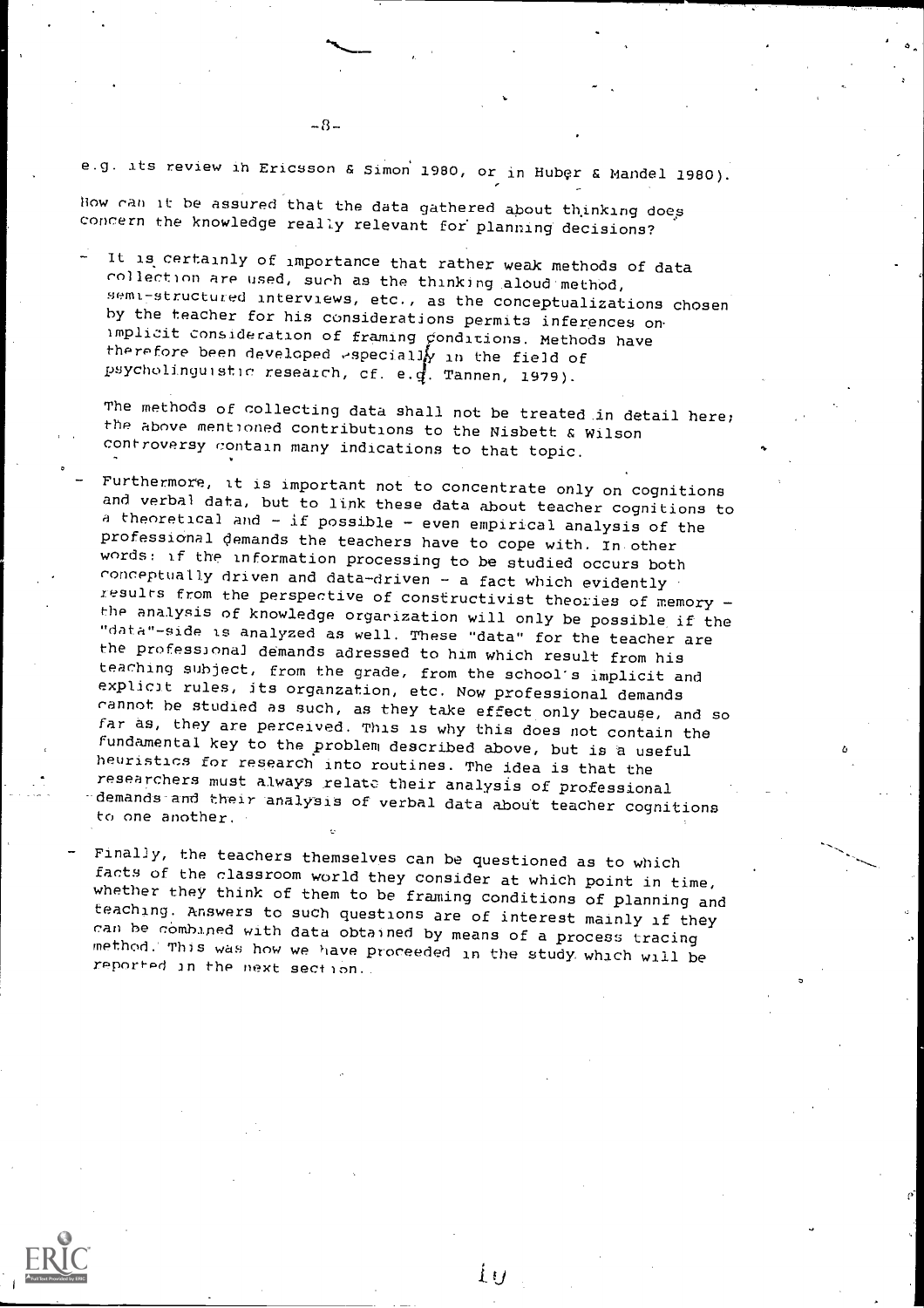5. Which Parts of Planning Teachers Perceive as Routinized. A Study of Teachers' Perception of Their Own Lesson Planning.

Problem: The above considerations about routines lead to the following questions.: '

-9-

A) Which issues of classroom reality does the teacher consider as to be treated in the classroom, or as self-evident and thus not requiring any planning?

R) Which issues of classroom reality are factually treated or at least mentioned during lesson planning?

C) Which issues are perceived as treated during lesson planning by the teacher?

### Method':

The study was carried out subsequent to the investigation of the<br>planning process by means of the thinking aloud method described above of. section 2). After thinking aloud had been recorded, the teachers (cf. section 2). After thinking aloud had been recorded, the teachers issue described in an item into consideration in the lesson planning<br>they had just completed, or in which way they intended to make allowance for it (See table 2 for the 21 planning issues). Each item<br>was presented on a card, and the teachers were asked to mark one of<br>the following 6 response alternatives (the order of presentation being<br>varied):

1. J should have considered this issue (for instance, the seating order) in the lesson planning I have done just now;

- 2, 1 shall consider it before the next lesson;
- $T$   $\frac{1}{4}$  am used to deciding that in the classroom, whilst the lesson is  $\frac{1}{2}$  going on;
- 4: This issue is self-evident and I don't have to consider it<br>extensively, neither in lesson preparing, nor in the classroom;
- $\sim$  This issue is of no importance for the lesson just prepared;

h. T have considered this issue just now while planning.

1 and 2' were meant to cover those issues the teacher had just<br>overlooked in this particular case of planning, but generally<br>considered to be important for a conscious, not routinized decision. 5 covers those issues which are, in the view of the teacher, so<br>irrelevant as not to merit further interpretation during planning.

#### Results:

On the whole, the items selected concern issues which, in the view of<br>the respondent teachers, are important for lesson planning and/or instruction. Only 17 percent of all selections concerned items 1, 2, and 5 (the total being 294 = 100 percent, or all selections).

This means, that the issues - necessarily selected by us a priori from<br>the classroom world - are in fact considered relevant by the teachers.

To Question A

The issues the teachers questioned'to consider as to be dealt with<br>within the classroom, or as self-evident anyhow and not requiring any planning, follow from the response alternatives 3 or 4; 13 out of 14<br>teachers regard the seating order (No 1) as something not to be



 $\mathfrak{l}_{\mathfrak{X}}$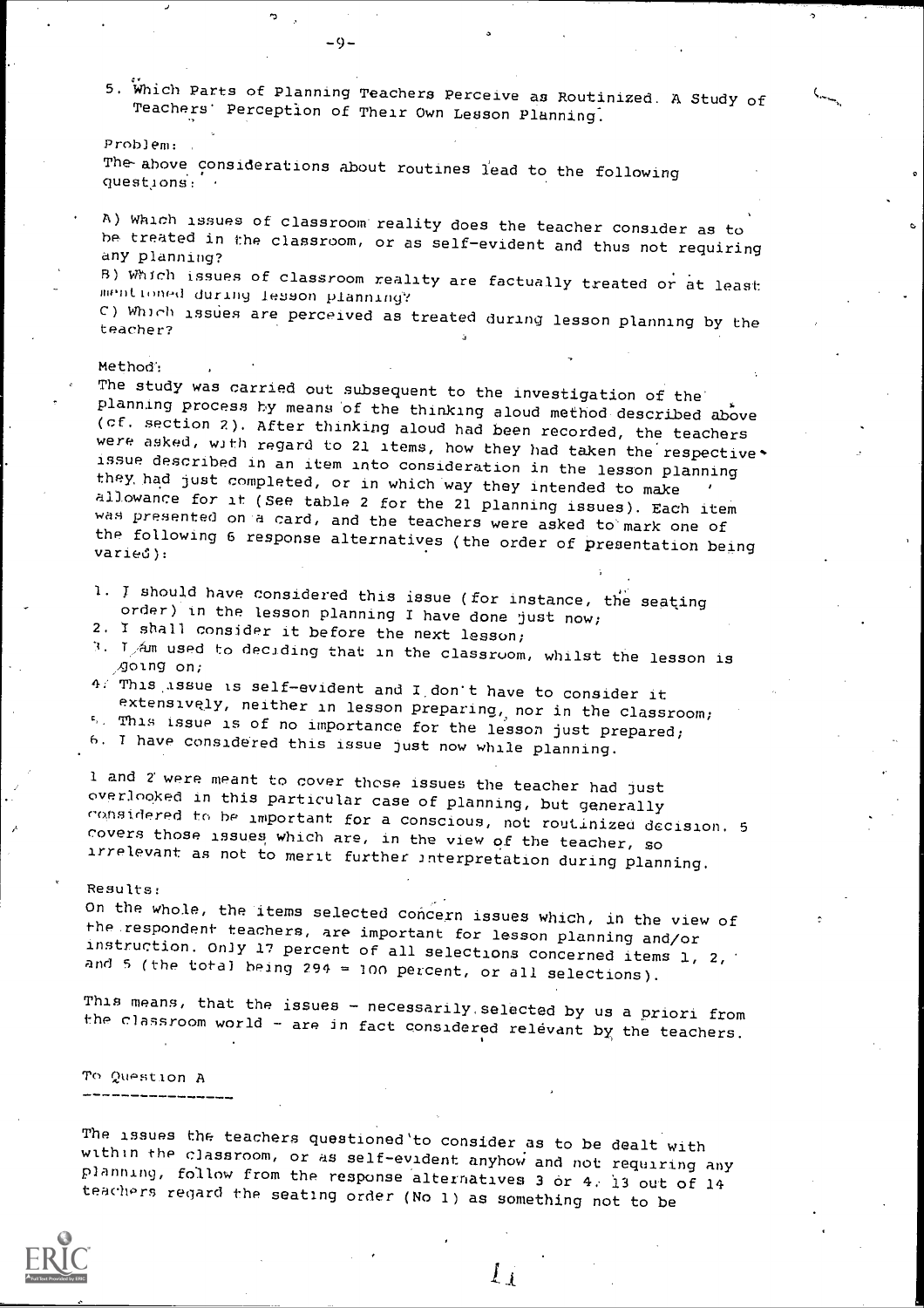considered in Planning. Changing the seating order is thus not seen as a means of rhanging the way teaching is done (an opinion which may be due to the fact that most respondents teach grades 6 to 11).

Beyond that, there are no items scored as given (in:the sense of response alternative No 4) by a majority of respondents. Five teachers, respectively, consider the school's subject matter distribution plan (No 3) or the teaching/ learning objectives (No 21) as a given condition of instruction. A pattern comparison of the answers to these two items shows that  $-\frac{1}{3}$  taken together - they were given by nine teachers, e fact from which we conclude that both answers refer to a perception of the curricular frame which is only implicitly taken into account by the teachers. We shall dwell on this below.

What is to be done about student problems in the classroom is a matter the majority of teachers do not consider necessary to be treated in planning, hut to he decided in the classroom. This is not only true for problems of discipline (No  $13$ ) - as was to be expected - but also for students having special difficulties with the subject (No  $12$ ). Only with regard to student problems is there such a significant tendency to decide on teacher action in the classroom. This is remarkable as we asked about the planning of activities, and not how aotivities were to be assigned to individual students.

To Question B

The issues actually mentioned in planning were found out from the thinking aloud transcripts. Besides, it was possible to draw on the results of the content analysis contained in the above mentioned study .(see section 2). Thus, one of the results of the content analysis carried out in the frame of the main study mentioned was, that the focus of lesson planning is on selecting mathematical tasks and on anticipating their treatment in the classroom.

The issues from the item list which were indeed mentioned by the majority of teachers show, again, which criteria are taken into consideration by teachers,when selecting tasks. (The results of coding the' factually mentioned items are shown in column FM of table 2. Because of th'e small number of teachers, the raw data are given in abso)ute numbers, and not in percent).

A cluster analysis was carried out  $(2)$  in order to group all those items which were actually mentioned together by several teachers (see table 3). Cluster (a) is trivial, it contains all the issues hardly mentioned or not mentioned, at all. Among them are students showing discipline problems (No 13), ine anticipated students speed of understanding (No 16) as  $w^*$ : as the syilabus and the schools subject-matter-distribution plan (No 3).

 $\bigcap$ uster (b), however, contai..3 the issues which are important for 1...cting tasks and aoticipating classroom ativities. At least one third of teachers, respectively, mention the mathematical constraints on the sequencing of the subject matter (No 2), and the use of, Pxamples (No 10).

 $\perp$   $\angle$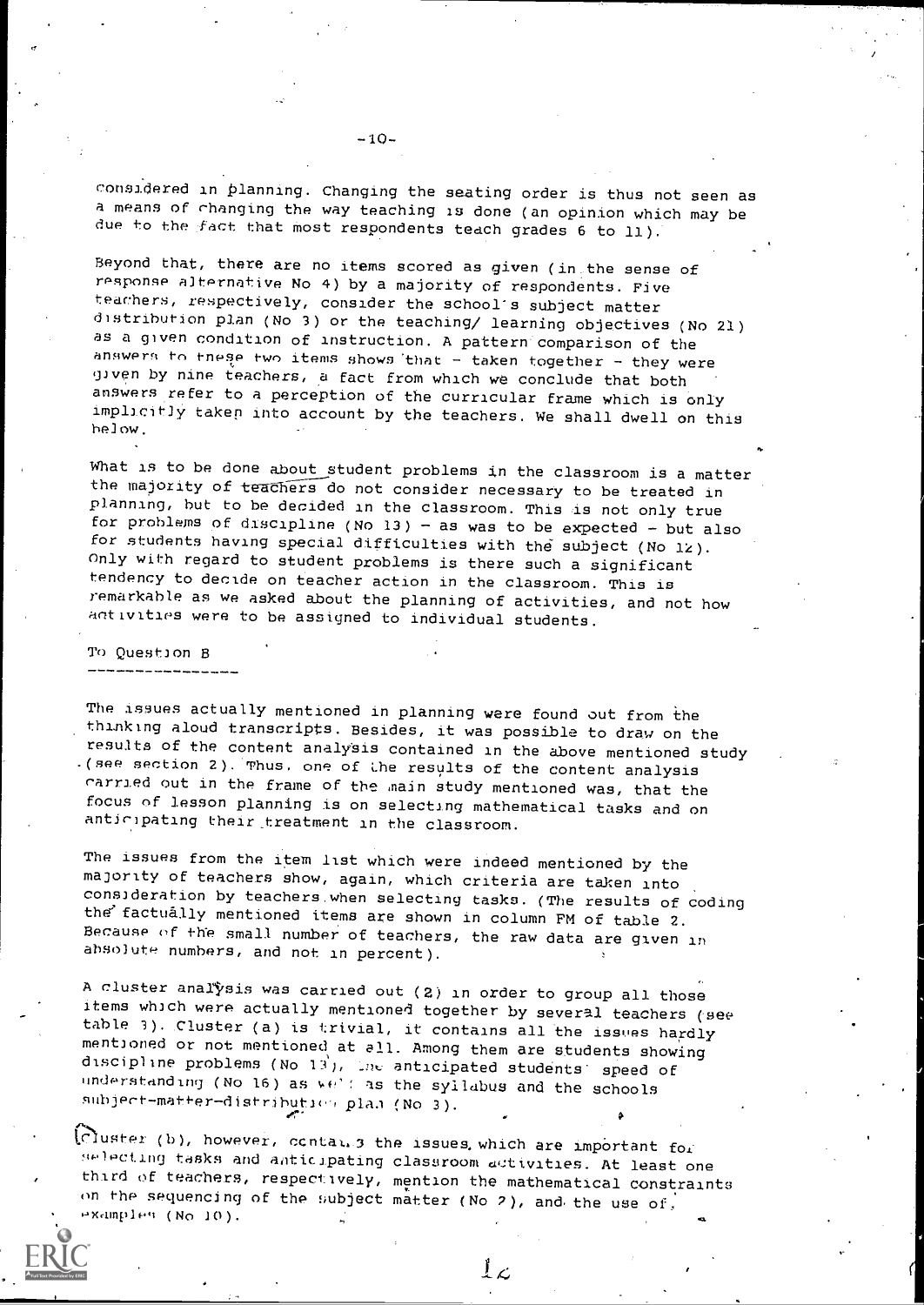It is interesting to note that there is, in some teachers, a focus on the rather subject-matter-oriented criteria combined in (cluster  $b_1$ ), whilst the more practical ways of dealing with tasks, such as students exercising.(No 7) and use of the blackboard (14) appear together in the fooug, of other teachers (cluster b 2),

Task selection is also the concern of the introductory phase (No 9), and of planning the homework (No 9). Beyond this cluster, there are three further issues mentioned by at least half of the respondents, I.e. the previous knowledge about the subject matter (No 18), the classroom organization of students' work (No 6), and the teaching/ learning objectives (No 21).

# To QuesLivn L

The frequency of appearance of the differences between perceived and factually mentioned planning issues varies greatly, throughout the items. Jable 4 illustrates this by means of a histogram.

It is seen that the issues on which most teachers' planning focuses are also validly perceived as having been mentioned  $-$  as has been explained above. There is a difference only in the case of one item within the cluster (b) containing the most important issues of planhing (see above): almost all respondents perceived having planned the introductory phase of the lesson, among them also those three who did not explicitly do so. Preparing the introductory phase (item No 8) thus, is the planning issue considered by the greatest number of respondents as a planning task.

There is also precise recall, obviously with regard to issues hardly not mentioned or not mentioned at all. Non-mention during planning was based on a stable attitude that this was either an issue unimportant for the next lesson (such as giving marks to students), or an issue to be treated ad hoc in the lesson, but not in planning (see the results to question A above).

Rather large differences with regard to the sum of actual and perceived mentions are evident in the case of student characteristics Thus, 10 of the 14 teachers state to have made allowance for the student's speed of understanding (No 16), but have not actually mentiOned it. To a less extent, this discrepancy is also present with regard to the question how the teachers intend to increase students' active invo.lvement (No 11). 11 teachers pretend to have taken into consideration students' previous knowledge about the subject matter (No 18) during planning, but only 7 have actually mentioned it. There is a further discrepancy with regard to the presumable interest in the '<br>subject matter. It was actually mentioned only four times, but 7 teachers stated to have considered it.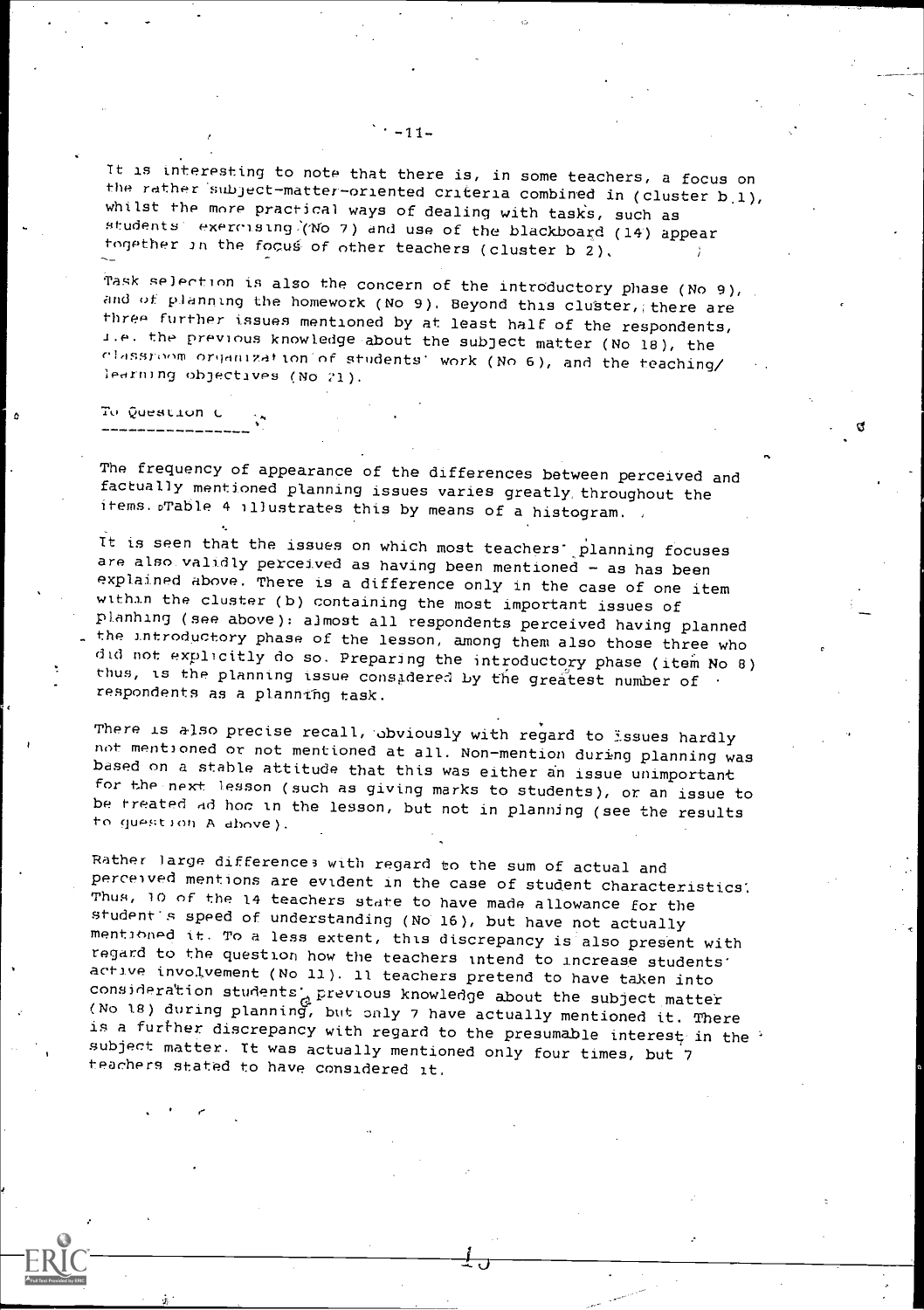### $-12-$

11 teachers state that they have taken into account the temporal frame, i.e. the relationship between subject matter and time available (No. 20), but only 4 have explicitly treated it in plasming. This fits in with the above mentioned difference in the matter of the students' speed of underttanding, as this speed will determine, to a large extent, how fast the units of the curriculum can be treated.

There are only two items with large discrepancies which do not concern the students, i.e, the governmental mathematics syllabus (No 4), and the school's subject-matter-distribution plan (No 2), (the latter being a special version of the former established by the school's staff-conference).

### Discussion:

The differences between factual and perceived mention of the syllabus (be it a governmental or school-specific one) - named last - are comparable to the effect of yearly plaunlny and term planning described by Yinger (1978).

The research results concerning the importance of student characteristics for the planning process, as far as we.know, are somewhat Contradictory (c.f. Shavelson & Stern 1981). Our study can contribute the following to this question:

- the external, observable student activities, and especially those to be initiated by the teacher, are explicitly mentioned;
- the prerequisites and objectives of such activities such as previous knowledge or speed of understanding are less frequently treated in planning, but taken into account)
- issues concerning the difficulties encountered by some students are neither explicitly nor implicitly taken into consideration in planning;

This result, however, raises the question of how teachers make allowance for the variability of student abilities and involvement, as the above planning decisions are very well affected by them. A possible explanation is that planning is implicitly made only for a section of the student population, and that the required compensatory or remedial action for the students not belonging to that section is 'actually decided upon ad hoc in the classroom. just as there is, obviously, a steering group in the classroom(i.e. the group of students the teacher preferably interacts with,c.f.Lundgreen 1972), there might be something like it in planning. In my opinion, this 'seems to be an important question for further research, on planning.

Which indications do these results provide for the problem of procedural description of routines?

If we use the idea of the condition-action unit known from the above mentioned research on procedural knowledge'and its use by experts, the explicitly made planning decisions can be regarded as actions. These decisions are made dependent of conditions, which can be summed up as follows: in thinking aloud, it is mostly the textbook and the mathematical constraints on the sequencing which are explicitly considered as a condition of decisions, most decisdons, however, being made without mention of the conditions (see, for this purpose, in table 1 above the', difference between the frequency of stating a fact (21 percent) versus selecting an alternative (49 percent).

If teachers, however, are asked Which of the planning issues mentioned.



Li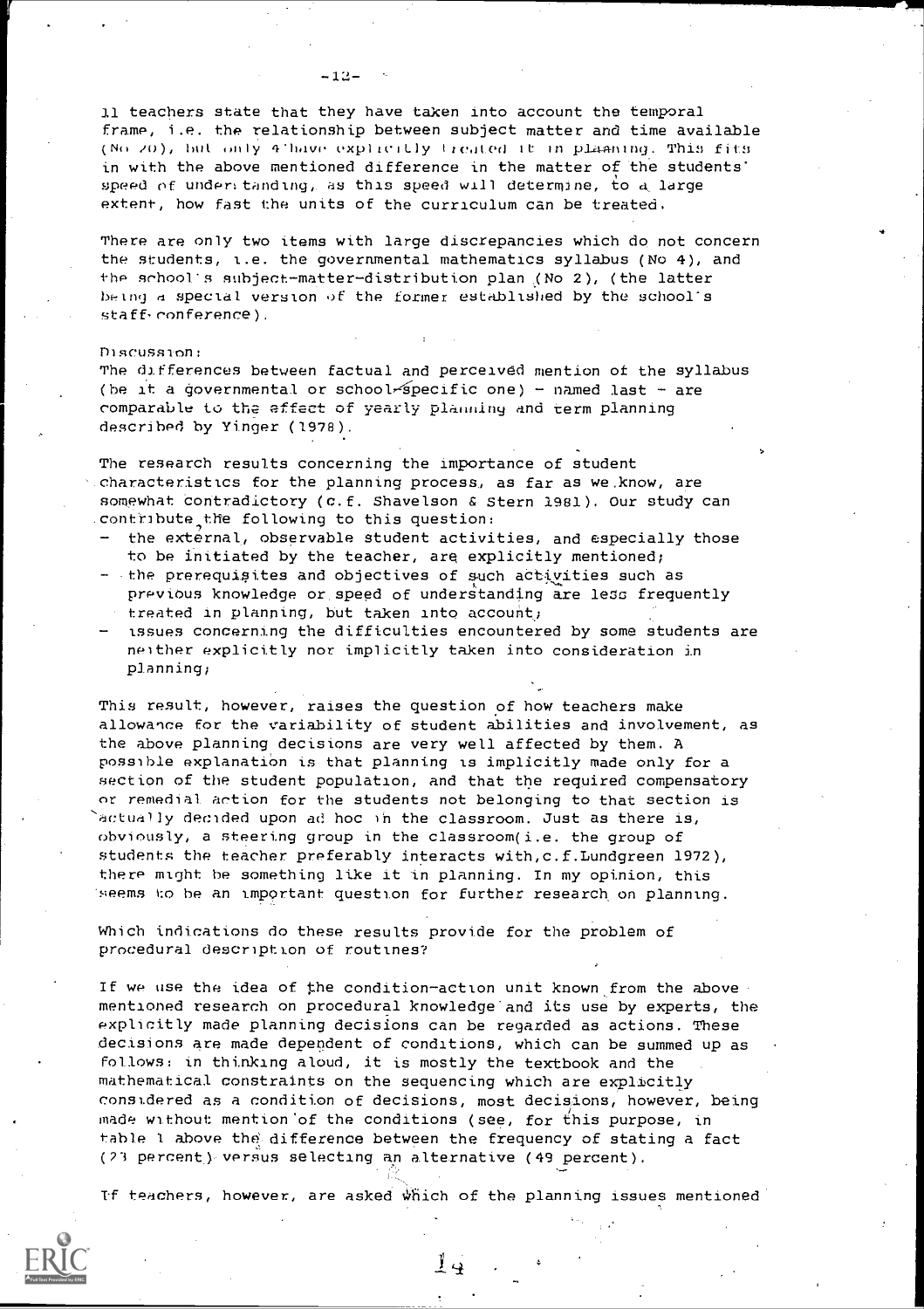-13-<br>they have perceived, the list of these conditions is extended (by conditions such as available time and students learning speed, as described above). Now why are the teachers - partly - convinced of having mentioned these conditions? (3) having mentioned these conditions?

A possible explanation, is that the meaning of the concepts they use has extended in the course of their professional development. We have no systematical data on this matter, but indications provided by interviews held wi According to these, selecting examples, for instance, is of crucial<br>importance for teachers' decision on mathematical tasks. This<br>selection is accompanied by expectations of an effect on students<br>motivation and understandi

Similar explanations are possible for teachers' assessing the time<br>students require to cope with a task. Possibly, certain working forms<br>are associated with immediate experience about the time required for<br>dealing with a t

Such an interpretation of the differences observed between perceived<br>and actually mentioned planning issues thus leads to an indication as to how teaching routines must be examined: the words teachers use when<br>thinking aloud, or in other modes of verbalization, must not be simply<br>taken literally, or in an everyday sense, but must be examined as to<br>their poten

In other words, in section 3 above we have reported that experts are<br>distinguished from novices in that their knowledge is so highly<br>integrated as to permit testing conditions and executing actions in<br>one step. This integr

This is only a speculation to conclude. If it should turn out to be<br>correct, it will result in an indication as to the connection between<br>various traditions in the study of teacher cognitions, that is between<br>the more ethn

 $\perp$ .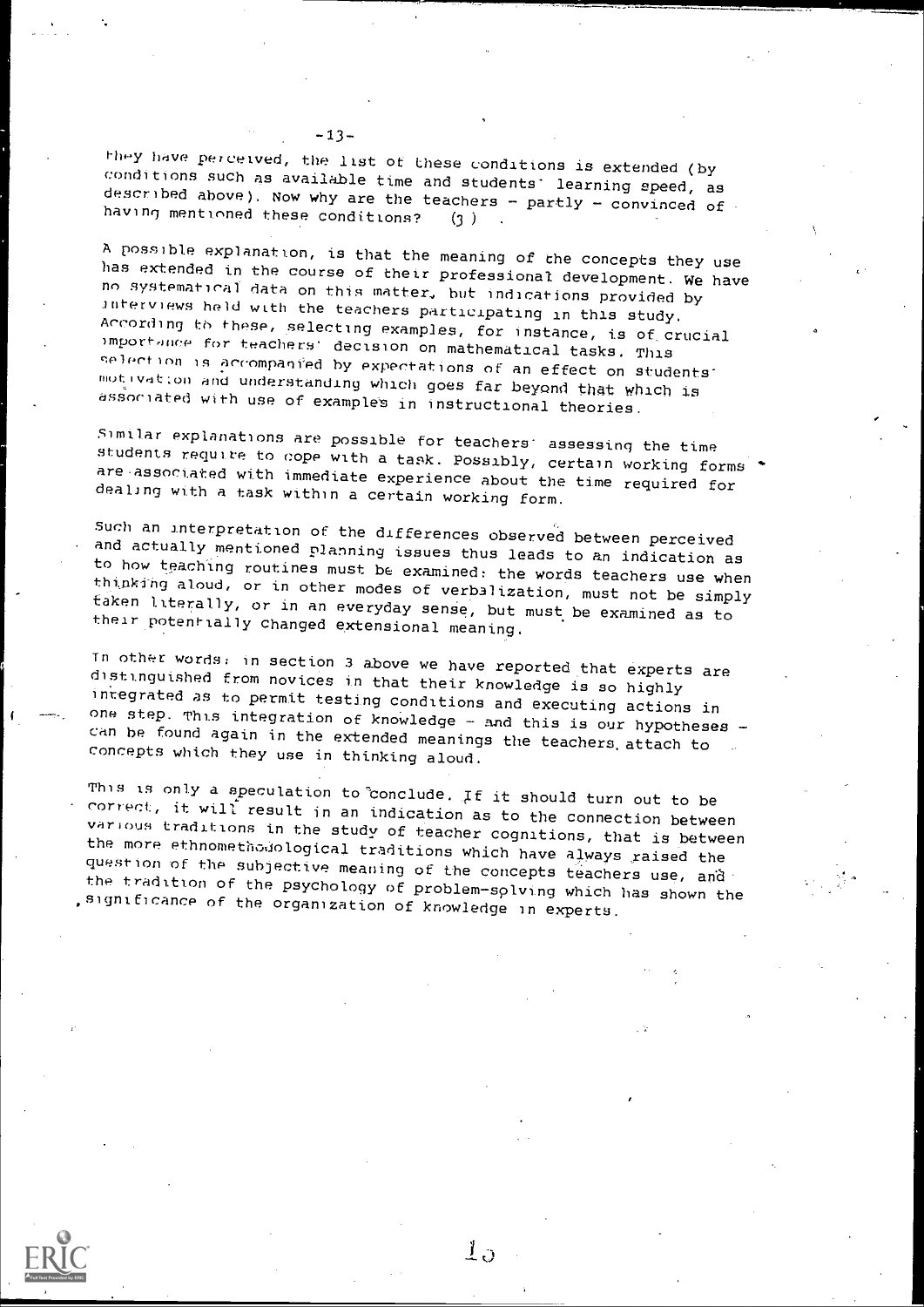### Notes

is g

(1)The teachers taught grades  $6$  to  $11, x$  of teaching experience was 10.0 years, SD was 8.54 years.

(2) Of course, cluster analyses imply subjective decisions made by the researcher with regard to the underlying measure of distance or similarity, and the algorithm of clustering. In this case, Euklidean distances for binary variables were used as a measure of distance (simple matching principle, i.e. the relative proportion of nonidentical answers), and the single linkage method (which forms<br>groups according to the greatest similarity of two group members) was used as fusion method. It must be noted here that there may occur a chaining effect by this method which makes clusters remain interconnected by meaningless links. The program package used was Clustan', wishart (1978).

T am grateful to, Wolfgang Barz for his help with the cluster analysis.

(3) One might object that these discrepancies are simply an artifact<br>  $\alpha$  of the method applied: during thinking aloud, one just does not<br>
explain everything ptesent in the head of the problem solver. This<br>
objection is no sense in raising the question whether there are psychological and task-specific reasons explaning why some things are verbalized, and others are not.

 $1<sub>0</sub>$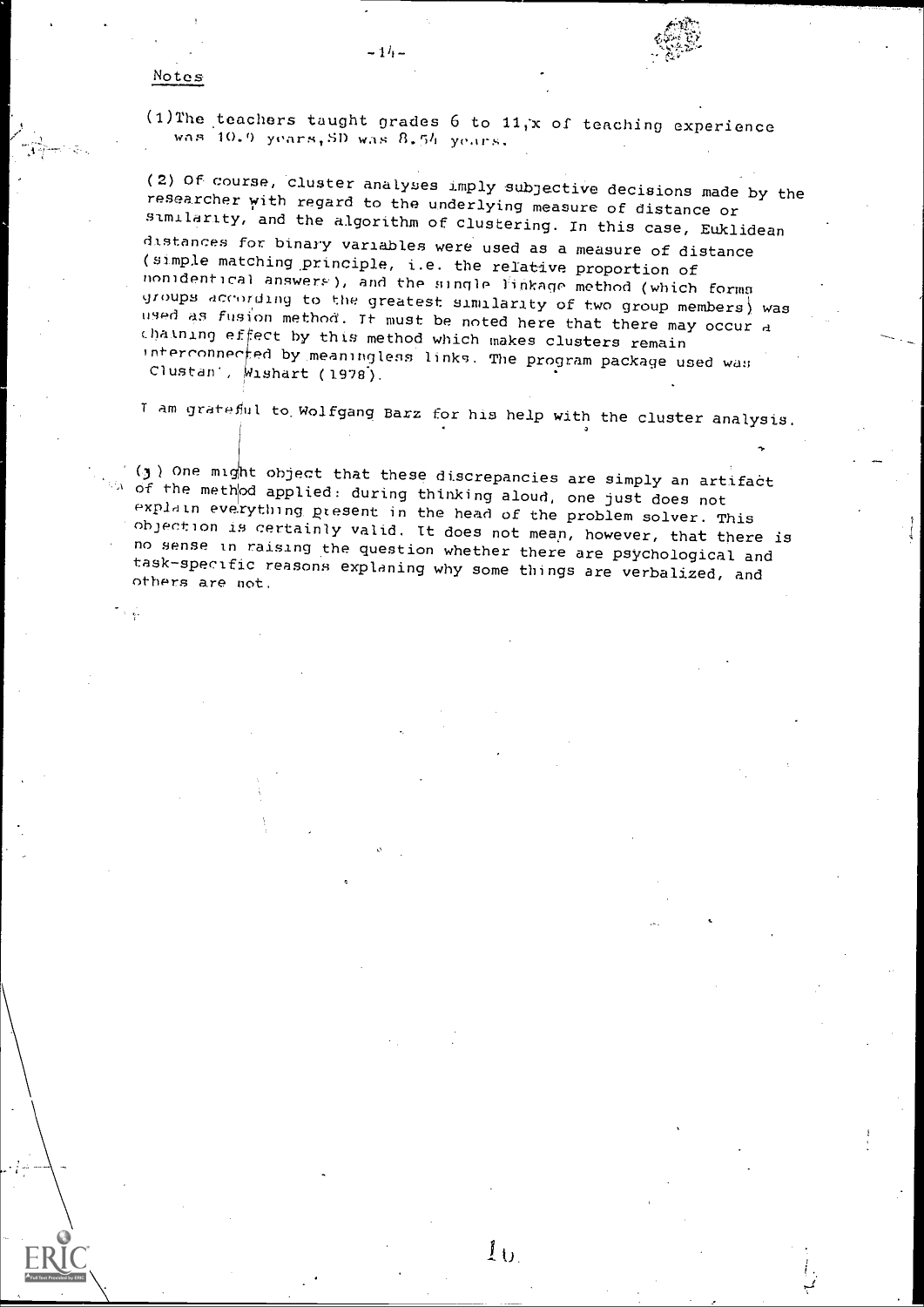Table  $1^+$ 

"Modes" of thinking during lesson planning (N = 14 teachers)

| Basic categories<br>to code planning steps                          | $x$ (abs.)<br>$\widetilde{X}$ (%) | SD <sup>1</sup><br>$of$ $\frac{a}{b}$ |  |
|---------------------------------------------------------------------|-----------------------------------|---------------------------------------|--|
| (1) stating an<br>issue/fact                                        | 40.7<br>23%                       | 6.0?                                  |  |
| (2) naming a question/a<br>difference of starting<br>point and goal | 17.8<br>$10 \text{ }$ %<br>As the | 2.57                                  |  |
| (3) production of hypotheses/<br>of alternative solutions           | 13,7<br>8 %                       | 3.73                                  |  |
| (4) solution/selecting an<br>alternative                            | 87.2<br>49 R                      | 6.8                                   |  |
| (5) expecting/anticipating"<br>a result                             | 6.9<br>$4\degree$                 | 2.77                                  |  |
| (6) self instruction/<br>comments on the process                    | 11.1<br>6 %                       | 3.56                                  |  |

1) Because of interindividually different protocol lengths SDs are calculated on the basis of the relative amount of categories assigned to each protocol.

 $1<sub>1</sub>$ 

+ from Bromme (1981, 130)



-15-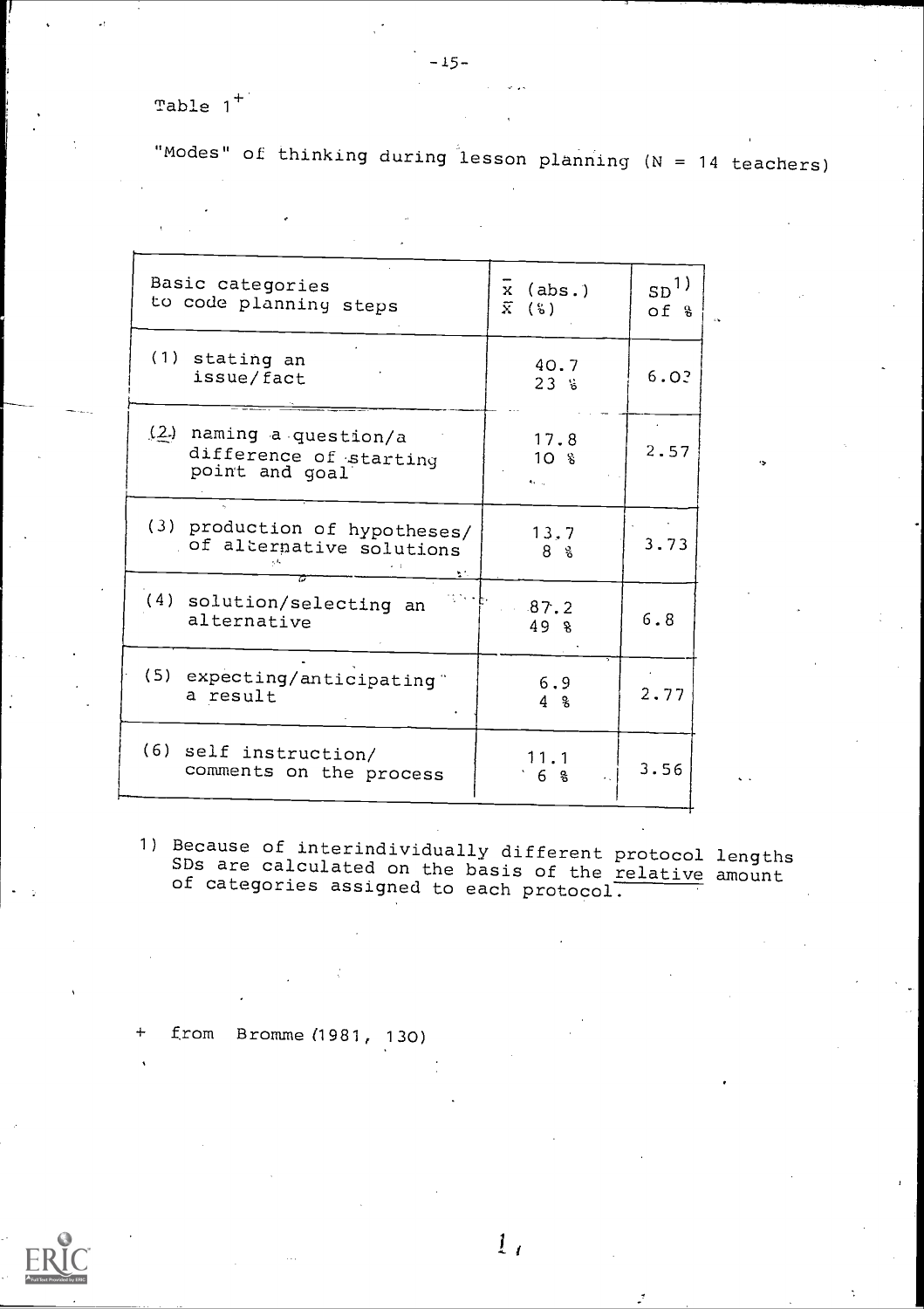## Table  $\Omega$  - To-

 $ER_{\text{C}}^{\text{O}}$ 

|                 | <u>Perceived moment of decisions on 21 planning issues (N:14 teachers).</u>                                      |              |                |                |                |                |                |                 |                                       |  |
|-----------------|------------------------------------------------------------------------------------------------------------------|--------------|----------------|----------------|----------------|----------------|----------------|-----------------|---------------------------------------|--|
|                 | FM=Factually mentioned during<br>planning; 1-6 see page 9                                                        |              | $\mathbf{1}$   | $\overline{2}$ | 3              | 4              | 5              | 6               | F M                                   |  |
| $\mathbf{1}$    | students' seating order                                                                                          |              |                |                |                | 11             | 3              |                 | $-1$                                  |  |
| 2               | mathematical constraints<br>on the sequencing of the<br>lessons subject matter                                   |              |                |                |                | 2              | 1              | ÿ.<br>11        | 10 <sub>o</sub>                       |  |
| з               | schools' subject matter-<br>distribution plan                                                                    |              | $\mathbf{1}$   |                |                | 5              | $\mathbf{1}$   | 7               |                                       |  |
| 4               | governmental mathematics-<br>syllabus for this grade                                                             |              |                |                |                | 4              | $\mathbf{z}$   | n,              | $\mathbf{z}$                          |  |
| 5               | how to evaluate and mark<br>students during this lesson                                                          |              | 1              |                | $\ddot{q}$     | 3              | . 6            |                 |                                       |  |
| - 6             | classroom organization of "<br>students' work; i,e, if there<br>is to be individual work,<br>teamwork etc.       |              |                |                | 4              | 2              |                | 8               | 9                                     |  |
| $\pm$ 7         | students' exercising                                                                                             |              |                | ¥.             |                | $\overline{2}$ | 3              | 9               | 9                                     |  |
| 8               | introductory phase of the<br>lesson                                                                              |              |                |                | $\mathbf{1}$   |                | $\mathbf{1}$   | 12              | 9                                     |  |
| - 9             | homework for the next lesson                                                                                     |              |                |                | 4              |                | $\overline{2}$ | 8               | 9                                     |  |
| 10 <sub>o</sub> | use of examples for teaching                                                                                     |              |                |                | $\mathbf{1}$   | 1              | $\overline{2}$ | 10              | 10                                    |  |
| 11              | how to increase active involve-<br>ment of pupils during the<br>lesson                                           |              |                |                | $\mathbf{1}$   | $\overline{2}$ |                | 11              | 5                                     |  |
| 12              | what to do with students<br>who will run into special<br>difficulties with the sub-<br>ject matter               |              |                |                | 9              | $\mathbf{1}$   | $\mathbf{1}$   | 3.              | 5                                     |  |
| 13              | what to do with students show-<br>ing particular problems of<br>discipline                                       |              |                |                | 8              |                | 6              |                 |                                       |  |
| 14              | blackboard-use for teaching                                                                                      |              |                | $\mathbf{1}$   | 3              | $\mathbf{1}$   |                | 9               | 11                                    |  |
| :15             | textbook-use in the classroom                                                                                    |              |                | $\mathbf{1}$   | $\overline{a}$ |                | 5              | 6               | 3                                     |  |
| $-16$           | students' speed of understand-<br>ing mathematical subject matter                                                |              |                |                | 2              | $\overline{2}$ |                | 10              |                                       |  |
| 17              | presumable interest of students<br>in the subject matter of the<br>lesson                                        |              | 4              |                |                | $\sim$ 3       |                | 7               | 4                                     |  |
| 18              | how to allow for the previous<br>knowledge about the subject<br>matter which might be present<br>in the students |              | 1              | $\overline{c}$ |                |                |                | 11              | 7                                     |  |
| 19              | mathematical operations to be<br>learned by the students                                                         |              | 2              |                |                | $\mathbf{1}$   | 1              | 10 <sup>°</sup> | 8                                     |  |
| 20              | temporal frame i.e. the relation-<br>ship between subject matter and<br>time available                           |              |                |                | 1              | 2              |                | 11              | 4                                     |  |
| 21              | teaching/learning objectives for<br>the next lesson                                                              |              | $\overline{2}$ | $\frac{1}{2}$  |                | 5              |                | 6               | 7                                     |  |
|                 |                                                                                                                  | (abs.)<br>s. | 11<br>3.781.71 | 5              | 40             | 47             | 34             | 157             | 113                                   |  |
|                 |                                                                                                                  |              |                |                |                |                |                |                 | $13.6%$ $15.9%$ $11.5%$ $53.4%$ 38.4% |  |

 $\frac{1}{6}$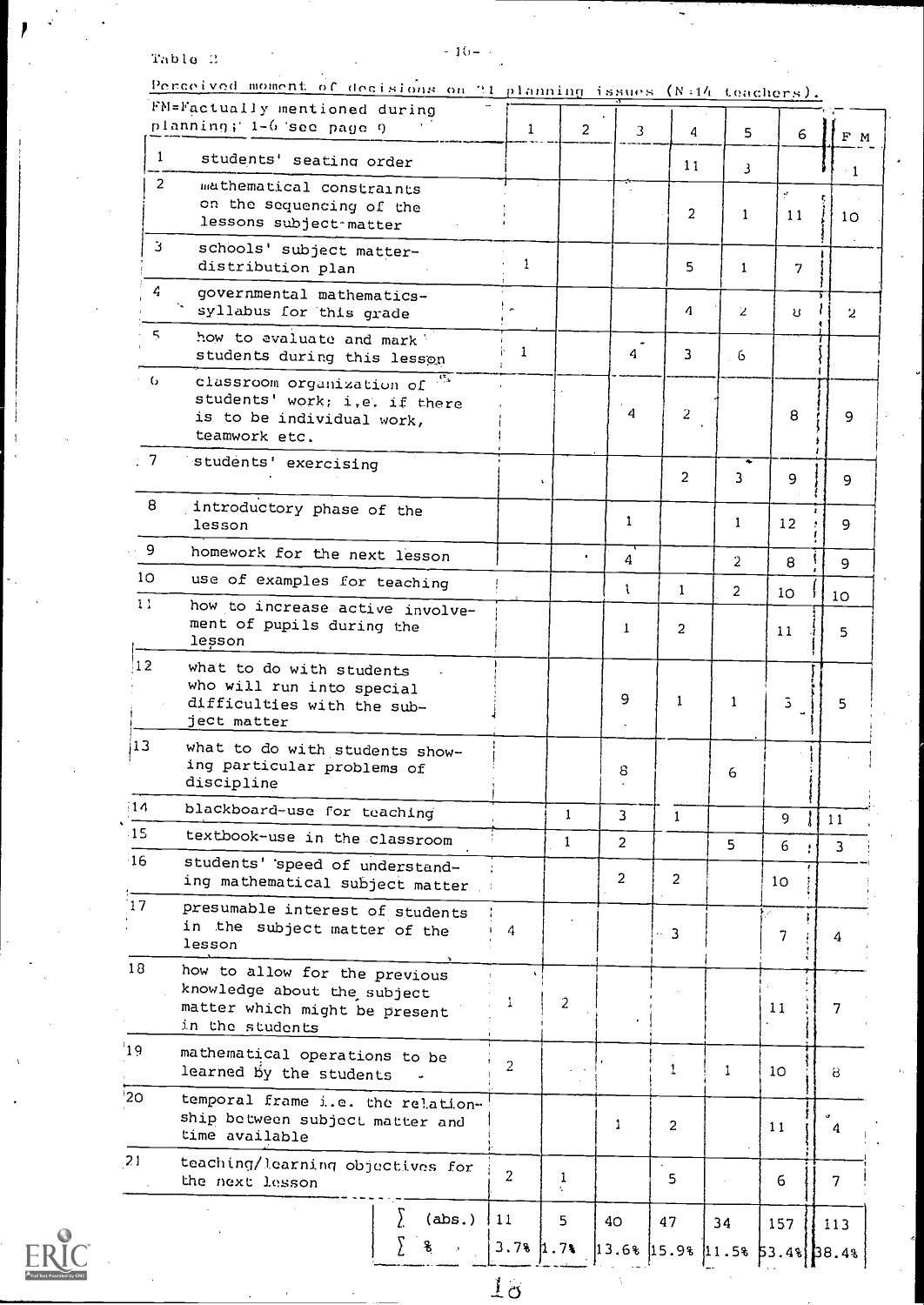|               | $\mathbf{\hat{z}}$<br>Table |                                                                                                              |                                                                                  | 0.016                    |                |       |                |       |       |                            |
|---------------|-----------------------------|--------------------------------------------------------------------------------------------------------------|----------------------------------------------------------------------------------|--------------------------|----------------|-------|----------------|-------|-------|----------------------------|
|               | Cluster                     | factually rention<br>(simple matching;single linkage metho<br>planning issues of 14 teachers.<br>analysis of | $\mathbf{e}^{\mathbf{d}}$<br>ਉ                                                   |                          | 9.061<br>, 0.9 | 0.112 | 0.175<br>0.143 | 9.206 | 0.238 | $0\,,\,300^\circ$<br>0.269 |
|               |                             |                                                                                                              |                                                                                  |                          |                |       |                |       |       |                            |
|               |                             |                                                                                                              | seating order<br>students'                                                       |                          |                |       |                |       |       |                            |
|               |                             |                                                                                                              | subject-matter<br>-<br>ທ<br>school                                               | m                        |                |       |                |       |       |                            |
|               |                             |                                                                                                              | distribution plan                                                                |                          |                |       |                |       |       |                            |
|               |                             | $\text{Cluster}(a)$                                                                                          | and mark<br>students_<br>evaluate                                                |                          |                |       |                |       |       |                            |
|               |                             |                                                                                                              | showing problems<br>students showir<br>of discipline                             |                          |                |       |                |       |       |                            |
|               |                             |                                                                                                              | speed of<br>students'                                                            | ω                        |                |       |                |       |       |                            |
|               |                             |                                                                                                              | mathematics-syllabus<br>understanding                                            |                          |                |       |                |       |       |                            |
|               |                             |                                                                                                              | students with special<br>difficulties                                            |                          |                |       |                |       |       |                            |
|               |                             |                                                                                                              | presumable interest in                                                           |                          |                |       |                |       |       | è                          |
|               |                             |                                                                                                              | this subject matter<br>textbook-use in the                                       |                          |                |       |                |       |       |                            |
|               |                             |                                                                                                              | classroom                                                                        |                          |                |       |                |       |       | $-17-$                     |
|               |                             |                                                                                                              | teaching/learning<br>objectives                                                  | $\overline{\mathcal{N}}$ |                |       |                |       |       |                            |
| $\mathcal{L}$ |                             |                                                                                                              | sequenc-<br>the subject matter<br>$\frac{1}{2}$ on the<br>constraints<br>ing of  |                          |                |       |                |       |       |                            |
|               |                             | টিতা                                                                                                         | examples<br>$\overline{0}$<br>use                                                | ġ                        |                |       |                |       |       |                            |
|               |                             |                                                                                                              | mathematical opera-<br>$rac{16}{26}$<br>tions                                    | σ                        |                |       |                |       |       |                            |
|               |                             |                                                                                                              | learned<br>homework                                                              | Œ,                       |                |       |                |       |       |                            |
|               |                             | $C1$ uster $(b)$                                                                                             |                                                                                  |                          |                |       |                |       |       |                            |
|               |                             |                                                                                                              | introductory phase                                                               | $\infty$                 |                |       |                |       |       |                            |
|               |                             |                                                                                                              | exercising<br>students'                                                          |                          |                |       |                |       |       |                            |
|               |                             | (52)                                                                                                         | blackboard-use                                                                   |                          |                |       |                |       |       |                            |
|               |                             |                                                                                                              | classroom organization<br>of students' work                                      | 6                        |                |       |                |       |       |                            |
|               |                             |                                                                                                              | active involve-<br>ment of pupils<br>increase                                    | Ξ                        |                |       |                |       |       |                            |
|               |                             |                                                                                                              | about<br>previous knowledge<br>the subject matter<br>$\mathfrak{g}^{\mathsf{h}}$ | $\frac{1}{2}$            |                |       |                |       |       |                            |
|               |                             |                                                                                                              | frame<br>temporal                                                                | $\frac{1}{2}$            |                |       |                |       |       |                            |
|               |                             |                                                                                                              |                                                                                  |                          |                |       |                |       |       |                            |
|               |                             |                                                                                                              |                                                                                  |                          |                |       |                |       |       |                            |
|               |                             |                                                                                                              |                                                                                  |                          |                |       |                |       |       |                            |

 $\bar{\epsilon}$ 

 $\hat{\mathcal{A}}$ 

 $\cdot$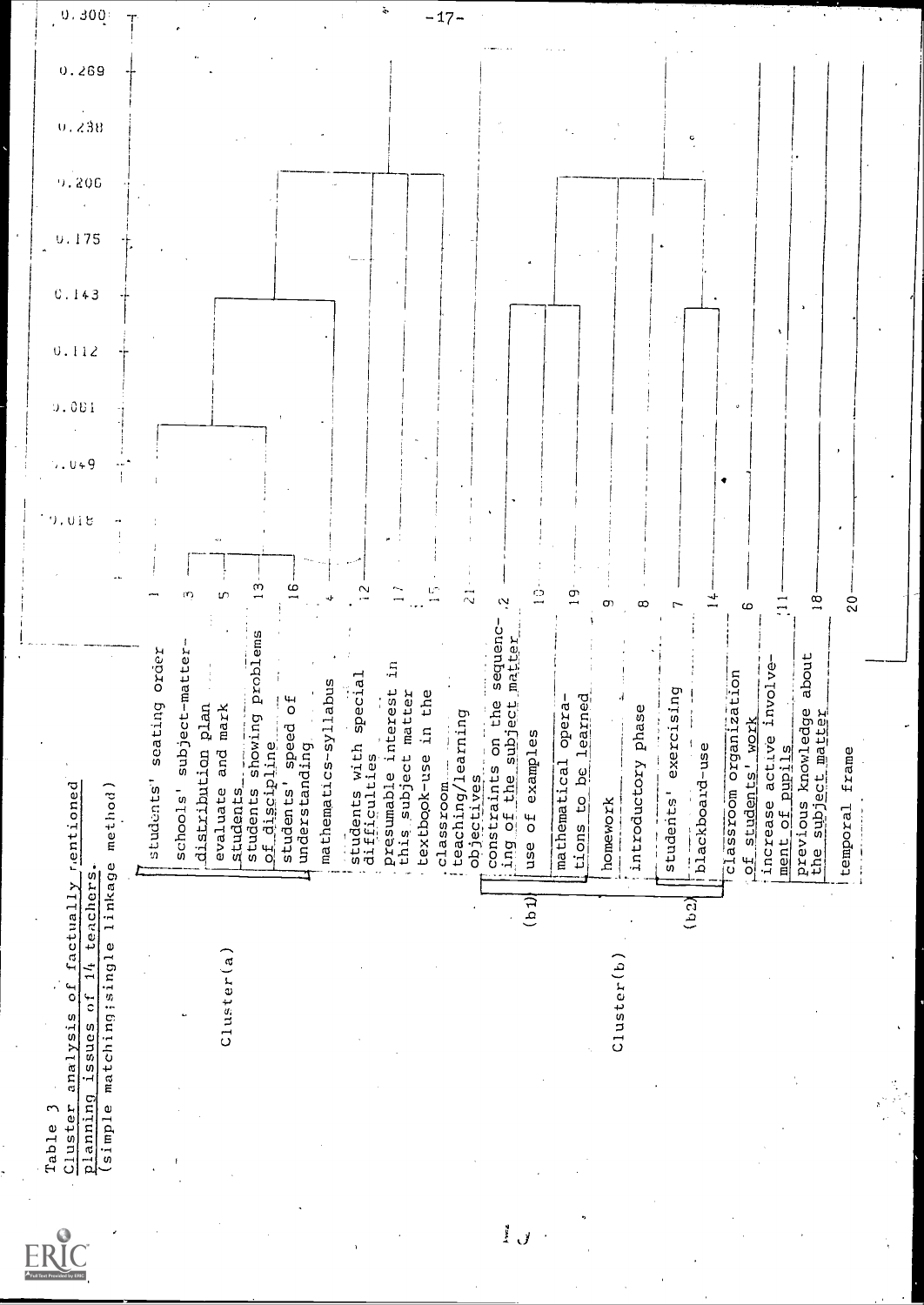-18--

Table  $l_t$ 

Perceived (P) vs. factually (F) mentioned planning issues ( $N = 14$  teachers)

| 14             | blackboard-use                                           | FFFI<br><b>PPPI</b>                         |
|----------------|----------------------------------------------------------|---------------------------------------------|
| 10             | use of examples                                          | FFFI<br> PPPI                               |
| 2              | constraints on the sequenc-<br>ing of the subject matter | FFFF<br>PPPI)                               |
| 8              | introductory phase                                       | FFFF<br>PPPF                                |
| $\overline{1}$ | student's exercising                                     | $\mathop{\rm FFF}\nolimits$<br><u> PPPF</u> |
| 6              | classroom organization<br>of student's work              | FFFF                                        |
| 9              | homework                                                 | FFFF<br>PPPF                                |
| 19             | mathematical operations<br>to be learned                 | FFFF<br>PPPP                                |
| 21             | teaching/learning<br>objectives                          | FFFF<br>PPPP                                |
| 18             | previous knowledge about<br>the subject matter           | FFFF<br>PPPP                                |
| 12             | students with special<br>difficulties                    | FFFF<br>PPP                                 |
| 11             | increase active involve-<br>ment of pupils               | FFFF<br>PPPP                                |
| 17             | presumable interest in<br>this subject matter            | FFFF<br>PPPP                                |
| 20.            | temporal frame                                           | FFFF<br>$\cdot$ [PPPP                       |
| 15             | textbook-use in the<br>classroom                         | <b>FFF</b><br>PPPP                          |
| 4              | mathematics-syllabus                                     | $\overline{\text{FF}}$<br>PPPP              |
| 1              | student's seating order                                  | ΙFΙ                                         |
| 16             | student's speed of<br>¢<br>understanding                 | PPPP.                                       |
| 3              | schools' subject-matter-<br>distribution plan            | PPPP.                                       |
| 13             | students showing problems<br>of discipline               |                                             |
| 5              | evaluate and mark                                        |                                             |

FFFFFFFFFFFI pppppp FFFFFFFFFF PPPPPPPPPP ITTFFFFFFFF PPPPPPPPPPP FFFFFFFFF PPPPPPPPPPPPi FFFFFF PPPPPP<sub>i</sub> e<br>FFFFFFF PPPPPP<sub>P</sub> FFFFFFFFFI. ף יPPP∙[ FFFFF<sub>F</sub> PPPPPPP FFFFFFFil  $\overline{\text{PP}}$  $\overline{\text{FFT}}$ PPPPPPPPPPPI  $\mathbb{F}$  ${\rm PPP}$  $\overline{\text{F}}$ PPPPPPPPPPP  $|$  FFFF $|$ PPP<sub>P</sub>  $\text{FFF}$   $\_\_$ PPPPPPPPpPP1 FFF] F  $\overline{PP}$ PPPP<sub>P</sub>  $\mathbf{F}$ 

PPPPPP<sub>P</sub>

 $\overline{\text{PPI}}$ 



students